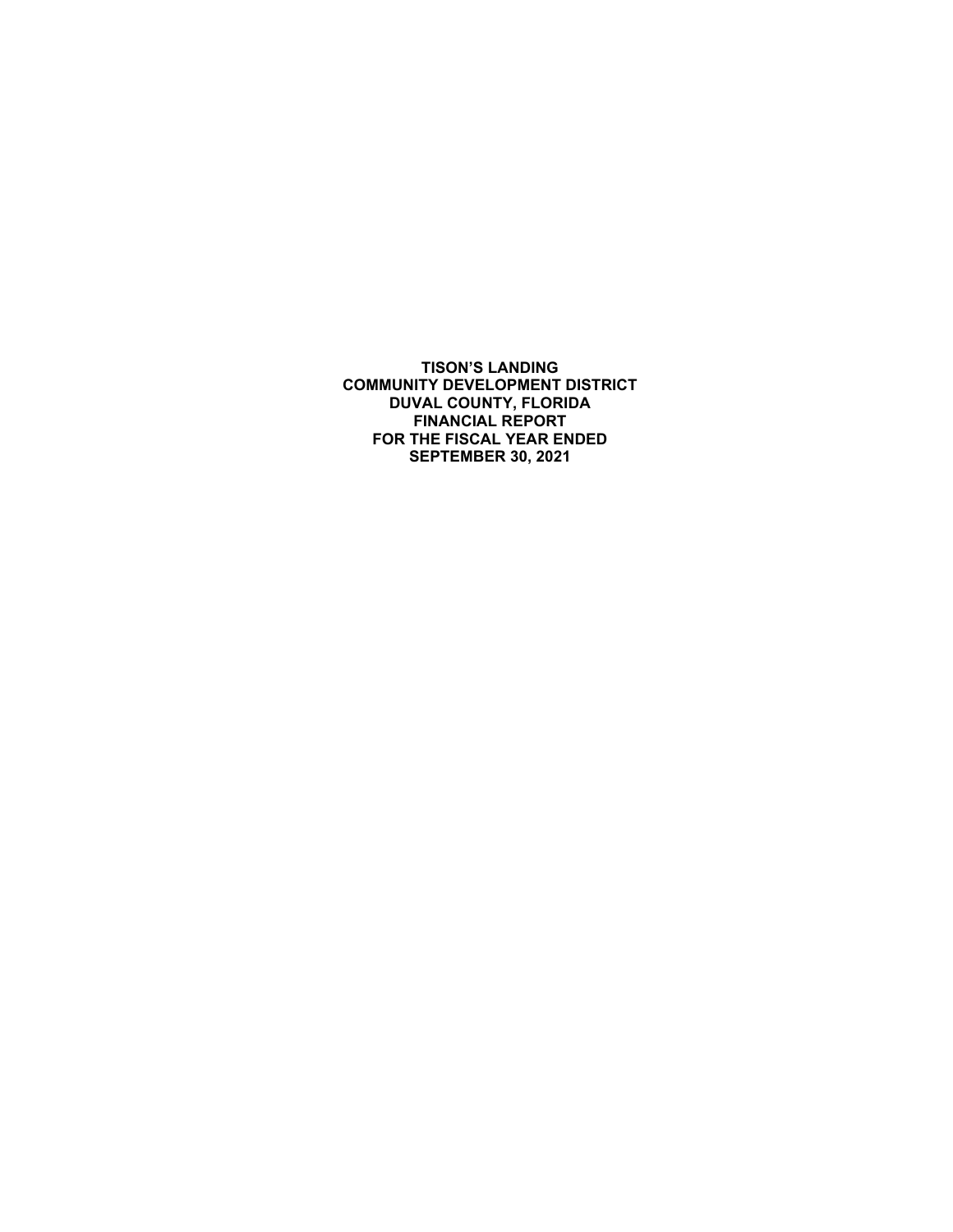## **TISON'S LANDING COMMUNITY DEVELOPMENT DISTRICT DUVAL COUNTY, FLORIDA**

# **TABLE OF CONTENTS**

|                                                                          | Page      |
|--------------------------------------------------------------------------|-----------|
| <b>INDEPENDENT AUDITOR'S REPORT</b>                                      | $1 - 2$   |
| <b>MANAGEMENT'S DISCUSSION AND ANALYSIS</b>                              | $3-6$     |
| <b>BASIC FINANCIAL STATEMENTS</b>                                        |           |
| <b>Government-Wide Financial Statements:</b>                             |           |
| <b>Statement of Net Position</b>                                         | 7         |
| <b>Statement of Activities</b>                                           | 8         |
| <b>Fund Financial Statements:</b>                                        |           |
| <b>Balance Sheet - Governmental Funds</b>                                | 9         |
| Reconciliation of the Balance Sheet - Governmental Funds to the          |           |
| <b>Statement of Net Position</b>                                         | 10        |
| Statement of Revenues, Expenditures and Changes in Fund Balances -       |           |
| <b>Governmental Funds</b>                                                | 11        |
| Reconciliation of the Statement of Revenues, Expenditures and Changes in |           |
| Fund Balances of Governmental Funds to the Statement of Activities       | 12        |
| Notes to the Financial Statements                                        | $13 - 21$ |
|                                                                          |           |
| REQUIRED SUPPLEMENTARY INFORMATION                                       |           |
| Schedule of Revenues, Expenditures and Changes in Fund Balance -         |           |
| <b>Budget and Actual - General Fund</b>                                  | 22        |
| Notes to Required Supplementary Information                              | 23        |
| <b>OTHER INFORMATION</b>                                                 |           |
| Data Elements required by FL Statute 218.39 (3) (c)                      | 24        |
|                                                                          |           |
| INDEPENDENT AUDITOR'S REPORT ON INTERNAL CONTROL OVER FINANCIAL          |           |
| REPORTING AND COMPLIANCE AND OTHER MATTERS BASED ON AN AUDIT             |           |
| OF FINANCIAL STATEMENTS PERFORMED IN ACCORDANCE WITH                     |           |
| <b>GOVERNMENT AUDITING STANDARDS</b>                                     | 25-26     |
|                                                                          |           |
| INDEPENDENT AUDITOR'S REPORT ON COMPLIANCE WITH THE REQUIREMENTS         |           |
| OF SECTION 218.415, FLORIDA STATUTES, REQUIRED BY RULE 10.556(10)        |           |
| OF THE AUDITOR GENERAL OF THE STATE OF FLORIDA                           | 27        |
| MANAGEMENT LETTER REQUIRED BY CHAPTER 10.550 OF THE RULES                |           |
| OF THE AUDITOR GENERAL OF THE STATE OF FLORIDA                           | 28-29     |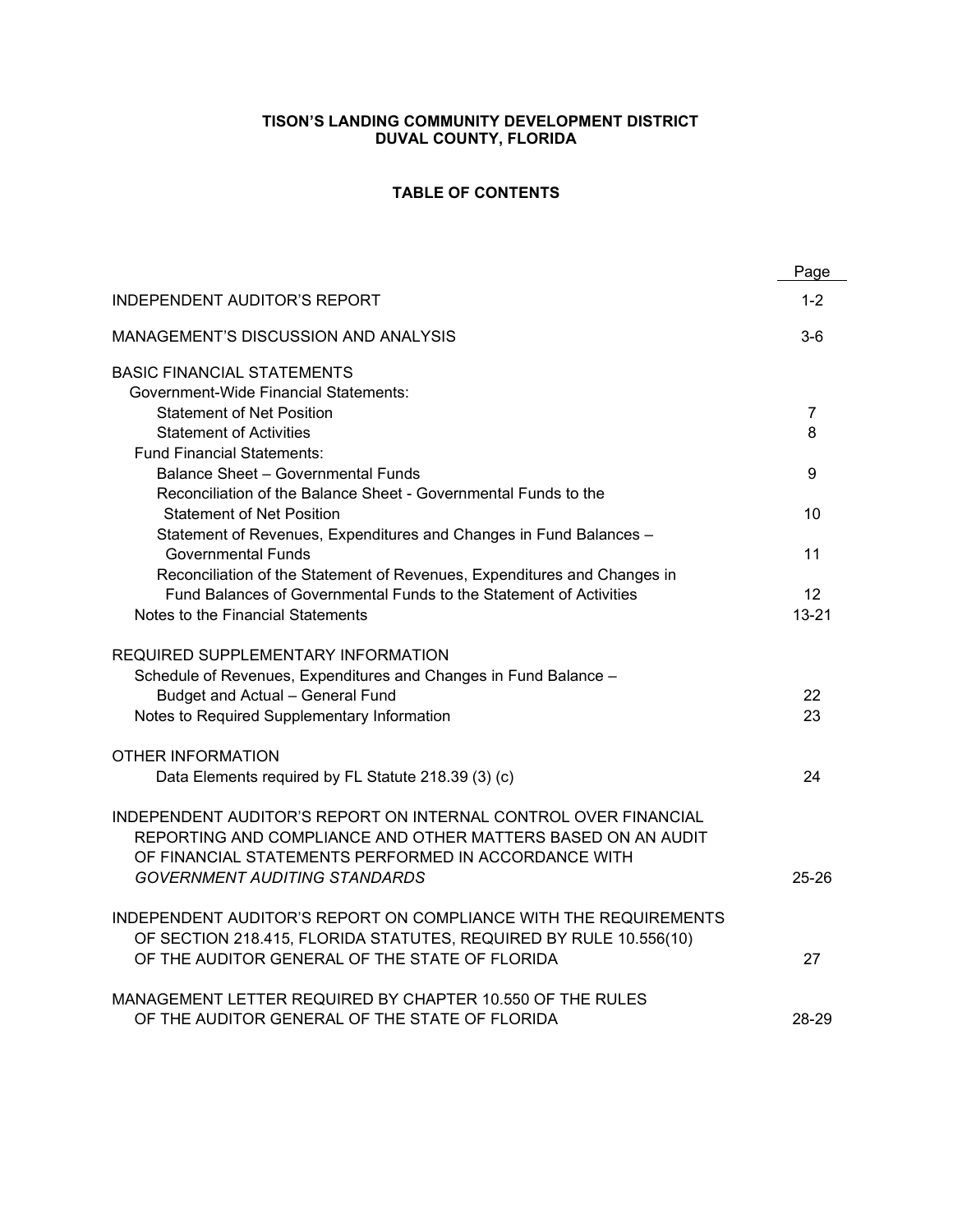

 951 Yamato Road ▪ Suite 280 Boca Raton, Florida 33431 (561) 994-9299 ▪ (800) 299-4728 Fax (561) 994-5823 www.graucpa.com

## **INDEPENDENT AUDITOR'S REPORT**

To the Board of Supervisors Tison's Landing Community Development District Duval County, Florida

### **Report on the Financial Statements**

We have audited the accompanying financial statements of the governmental activities and each major fund of Tison's Landing Community Development District, Duval County, Florida ("District") as of and for the fiscal year ended September 30, 2021, and the related notes to the financial statements, which collectively comprise the District's basic financial statements as listed in the table of contents.

### **Management's Responsibility for the Financial Statements**

Management is responsible for the preparation and fair presentation of these financial statements in accordance with accounting principles generally accepted in the United States of America; this includes the design, implementation, and maintenance of internal control relevant to the preparation and fair presentation of financial statements that are free from material misstatement, whether due to fraud or error.

#### **Auditor's Responsibility**

Our responsibility is to express opinions on these financial statements based on our audit. We conducted our audit in accordance with auditing standards generally accepted in the United States of America and the standards applicable to financial audits contained in *Government Auditing Standards*, issued by the Comptroller General of the United States. Those standards require that we plan and perform the audit to obtain reasonable assurance about whether the financial statements are free from material misstatement.

An audit involves performing procedures to obtain audit evidence about the amounts and disclosures in the financial statements. The procedures selected depend on the auditor's judgment, including the assessment of the risks of material misstatement of the financial statements, whether due to fraud or error. In making those risk assessments, the auditor considers internal control relevant to the entity's preparation and fair presentation of the financial statements in order to design audit procedures that are appropriate in the circumstances, but not for the purpose of expressing an opinion on the effectiveness of the entity's internal control. Accordingly, we express no such opinion. An audit also includes evaluating the appropriateness of accounting policies used and the reasonableness of significant accounting estimates made by management, as well as evaluating the overall presentation of the financial statements.

We believe that the audit evidence we have obtained is sufficient and appropriate to provide a basis for our audit opinions.

#### **Opinions**

In our opinion, the financial statements referred to above present fairly, in all material respects, the respective financial position of the governmental activities and each major fund of the District as of September 30, 2021, and the respective changes in financial position thereof for the fiscal year then ended in accordance with accounting principles generally accepted in the United States of America.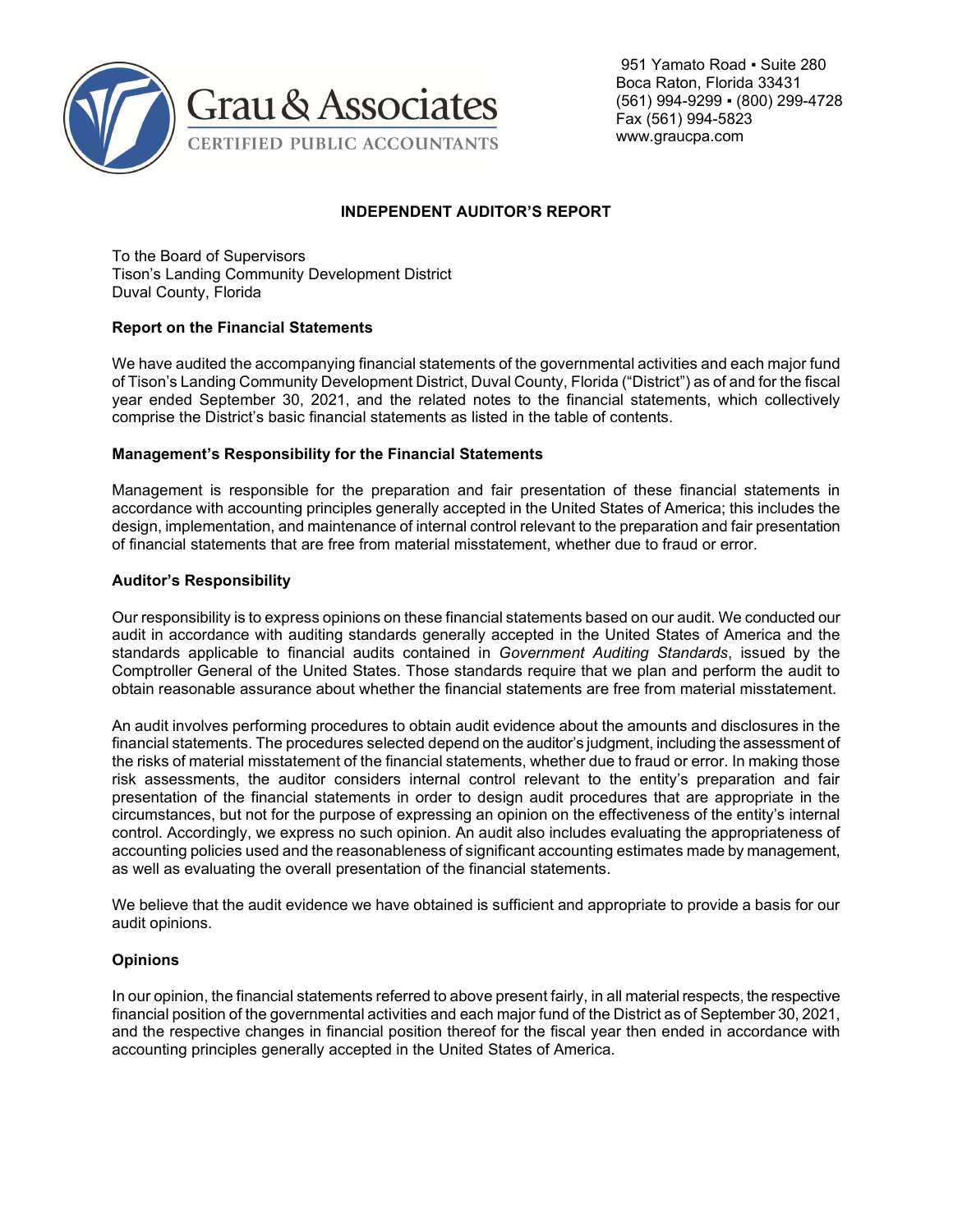#### **Other Matters**

#### *Required Supplementary Information*

Accounting principles generally accepted in the United States of America require that the management's discussion and analysis and budgetary comparison information be presented to supplement the basic financial statements. Such information, although not a part of the basic financial statements, is required by the Governmental Accounting Standards Board, who considers it to be an essential part of financial reporting for placing the basic financial statements in an appropriate operational, economic, or historical context. We have applied certain limited procedures to the required supplementary information in accordance with auditing standards generally accepted in the United States of America, which consisted of inquiries of management about the methods of preparing the information and comparing the information for consistency with management's responses to our inquiries, the basic financial statements, and other knowledge we obtained during our audit of the basic financial statements. We do not express an opinion or provide any assurance on the information because the limited procedures do not provide us with sufficient evidence to express an opinion or provide any assurance.

#### *Other Information*

Our audit was conducted for the purpose of forming opinions on the financial statements that collectively comprise the District's basic financial statements. The information for compliance with FL Statute 218.39 (3) (c) is not a required part of the basic financial statements. The information for compliance with FL Statute 218.39 (3) (c) has not been subjected to the auditing procedures applied in the audit of the basic financial statements, and accordingly, we do not express an opinion or provide any assurance on it.

#### **Other Reporting Required by** *Government Auditing Standards*

In accordance with *Government Auditing Standards*, we have also issued our report dated January 4, 2022, on our consideration of the District's internal control over financial reporting and on our tests of its compliance with certain provisions of laws, regulations, contracts, grant agreements and other matters. The purpose of that report is solely to describe the scope of our testing of internal control over financial reporting and compliance and the results of that testing, and not to provide an opinion on the effectiveness of the District's internal control over financial reporting or on compliance. That report is an integral part of an audit performed in accordance with *Government Auditing Standards* in considering the District's internal control over financial reporting and compliance.

Derau & Association

January 4, 2022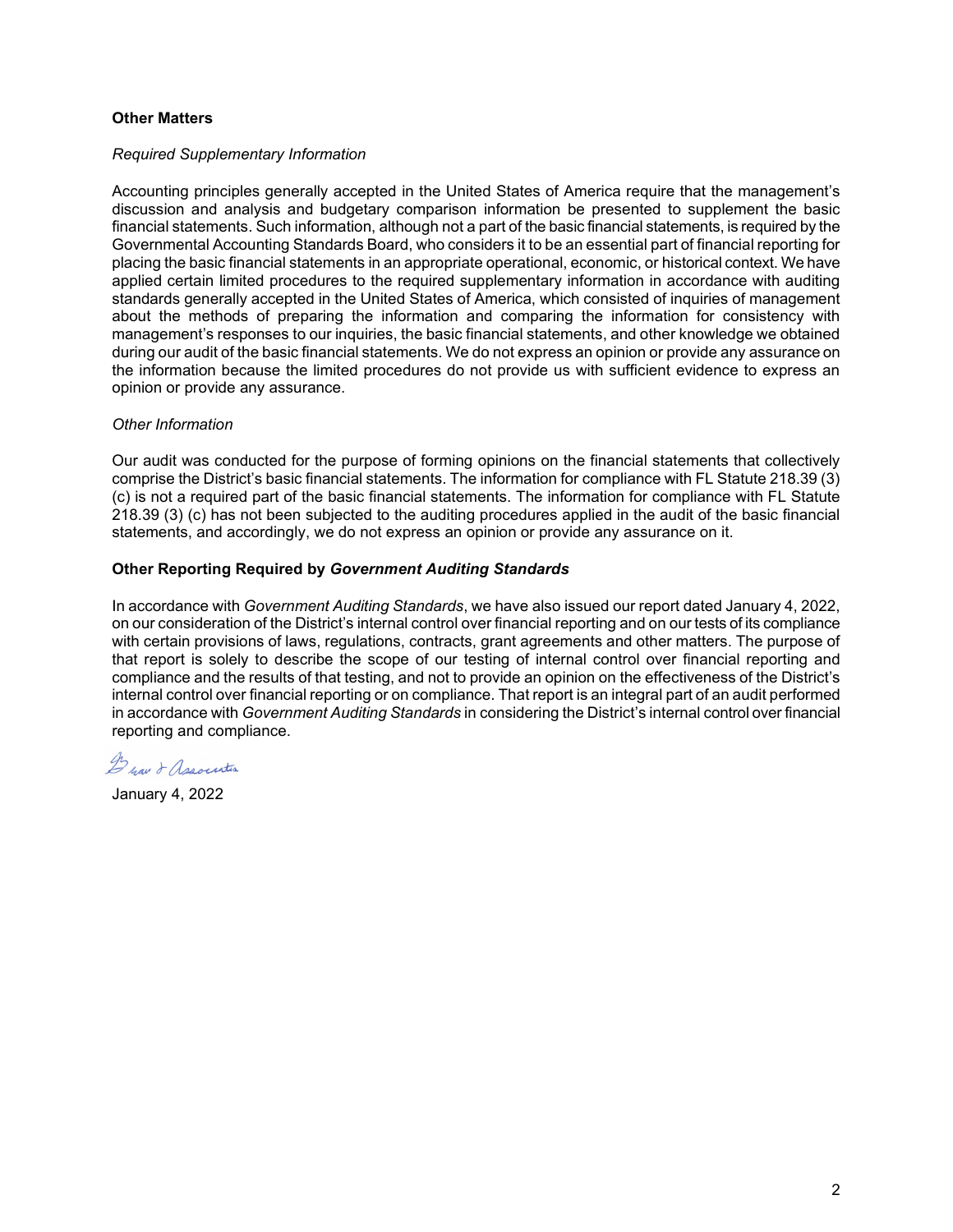### **MANAGEMENT'S DISCUSSION AND ANALYSIS**

Our discussion and analysis of Tison's Landing Community Development District, Duval County, Florida ("District") provides a narrative overview of the District's financial activities for the fiscal year ended September 30, 2021. Please read it in conjunction with the District's Independent Auditor's Report, basic financial statements, accompanying notes and supplementary information to the basic financial statements.

### FINANCIAL HIGHLIGHTS

- The assets plus deferred outflows of resources of the District exceeded its liabilities at the close of the most recent fiscal year resulting in a net position balance of \$6,717,555.
- The change in the District's total net position in comparison with the prior fiscal year was (\$84,251), a decrease. The key components of the District's net position and change in net position are reflected in the table in the government-wide financial analysis section.
- At September 30, 2021, the District's governmental funds reported combined ending fund balances of \$525,180, an increase of \$52,372 in comparison with the prior fiscal year. A portion of fund balance is non-spendable for prepaid items and deposits, assigned for capital reserves, restricted for debt service, and the remainder is unassigned fund balance which is available for spending at the District's discretion.

#### OVERVIEW OF FINANCIAL STATEMENTS

This discussion and analysis are intended to serve as the introduction to the District's basic financial statements. The District's basic financial statements are comprised of three components: 1) governmentwide financial statements, 2) fund financial statements, and 3) notes to the financial statements. This report also contains other supplementary information in addition to the basic financial statements themselves.

#### Government-Wide Financial Statements

The government-wide financial statements are designed to provide readers with a broad overview of the District's finances, in a manner similar to a private-sector business.

The statement of net position presents information on all the District's assets, deferred outflows of resources, liabilities, and deferred inflows of resources with the residual amount being reported as net position. Over time, increases or decreases in net position may serve as a useful indicator of whether the financial position of the District is improving or deteriorating.

The statement of activities presents information showing how the government's net position changed during the most recent fiscal year. All changes in net position are reported as soon as the underlying event giving rise to the change occurs, regardless of the timing of related cash flows. Thus, revenues and expenses are reported in this statement for some items that will only result in cash flows in future fiscal periods.

The government-wide financial statements include all governmental activities that are principally supported by special assessments. The District does not have any business-type activities. The governmental activities of the District include the general government (management), recreation and maintenance functions.

#### Fund Financial Statements

A fund is a grouping of related accounts that is used to maintain control over resources that have been segregated for specific activities or objectives. The District, like other state and local governments, uses fund accounting to ensure and demonstrate compliance with finance-related legal requirements. The District has one fund category: governmental funds.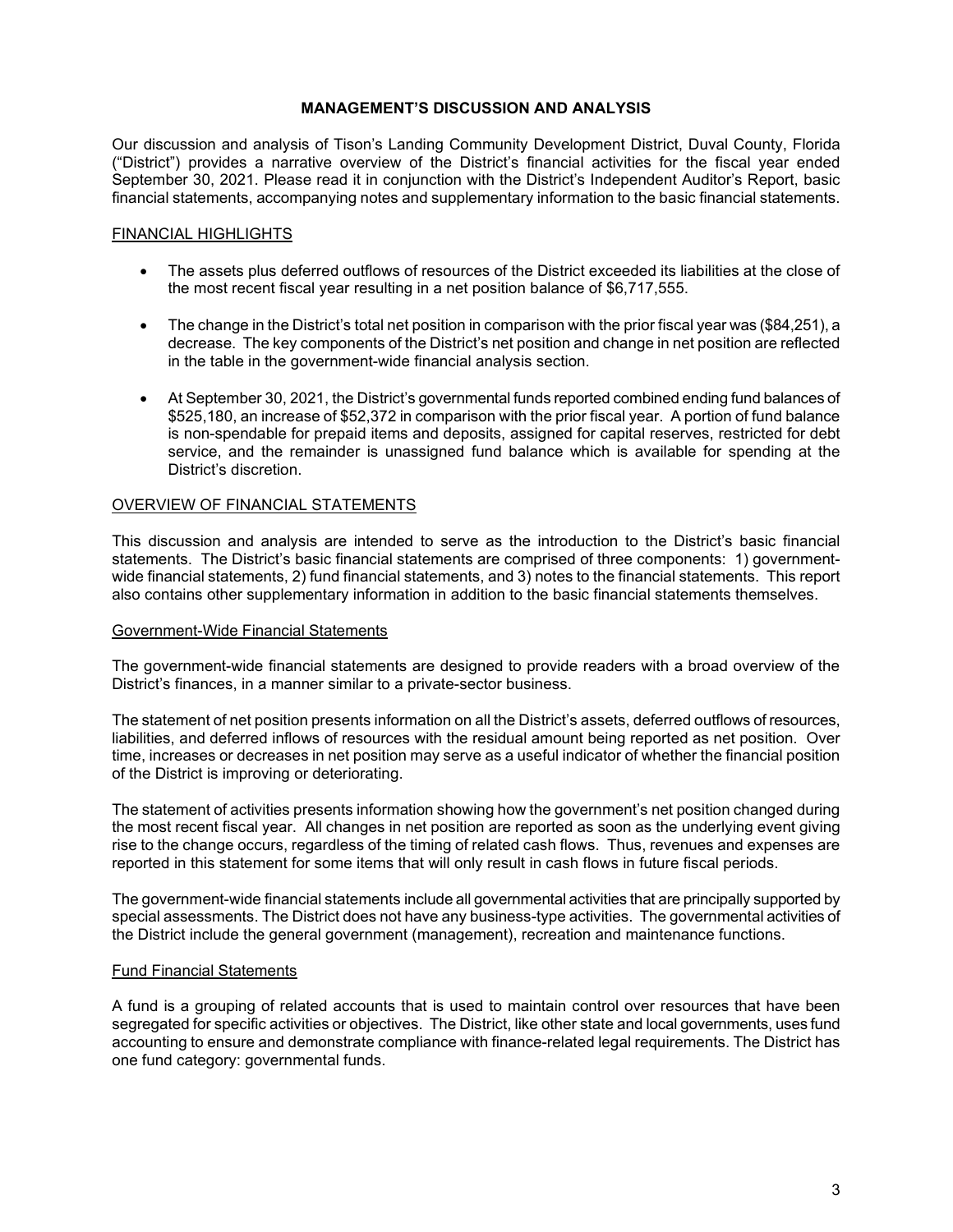## OVERVIEW OF FINANCIAL STATEMENTS (Continued)

#### Governmental Funds

Governmental funds are used to account for essentially the same functions reported as governmental activities in the government-wide financial statements. However, unlike the government-wide financial statements, governmental fund financial statements focus on near-term inflows and outflows of spendable resources, as well as on balances of spendable resources available at the end of the fiscal year. Such information may be useful in evaluating a District's near-term financing requirements.

Because the focus of governmental funds is narrower than that of the government-wide financial statements, it is useful to compare the information presented for governmental funds with similar information presented for governmental activities in the government-wide financial statements. By doing so, readers may better understand the long-term impact of the District's near-term financing decisions. Both the governmental fund balance sheet and the governmental fund statement of revenues, expenditures, and changes in fund balances provide a reconciliation to facilitate this comparison between governmental funds and governmental activities.

The District maintains two governmental funds for external reporting. Information is presented separately in the governmental fund balance sheet and the governmental fund statement of revenues, expenditures, and changes in fund balances for the general fund and debt service fund, both of which are considered major funds.

The District adopts an annual appropriated budget for its general and debt service funds. A budgetary comparison schedule has been provided for the general fund to demonstrate compliance with the budget.

#### Notes to the Financial Statements

The notes provide additional information that is essential to a full understanding of the data provided in the government-wide and fund financial statements.

#### GOVERNMENT-WIDE FINANCIAL ANALYSIS

As noted earlier, net position may serve over time as a useful indicator of an entity's financial position. In the case of the District, assets plus deferred outflows of resources exceeded liabilities at the close of the most recent fiscal year.

Key components of the District's net position are reflected in the following table:

|                                              |    | 2021       |    | 2020       |
|----------------------------------------------|----|------------|----|------------|
| Assets, excluding capital assets             | \$ | 545,204    | \$ | 503,219    |
| Capital assets, net of depreciation          |    | 10,749,069 |    | 11,109,970 |
| Total assets                                 |    | 11,294,273 |    | 11,613,189 |
| Deferred outflows of resources               |    | 21,145     |    | 22,481     |
| Liabilities, excluding long-term liabilities |    | 85,832     |    | 318,599    |
| Long-term liabilities                        |    | 4,512,031  |    | 4,515,265  |
| <b>Total liabilities</b>                     |    | 4.597.863  |    | 4.833.864  |
| Net Position                                 |    |            |    |            |
| Net investment in capital assets             |    | 6,258,183  |    | 6,587,818  |
| Restricted                                   |    | 211,075    |    | 18.042     |
| Unrestricted                                 |    | 248,297    |    | 195,946    |
| Total net position                           | S  | 6,717,555  | S  | 6,801,806  |

#### NET POSITION SEPTEMBER 30,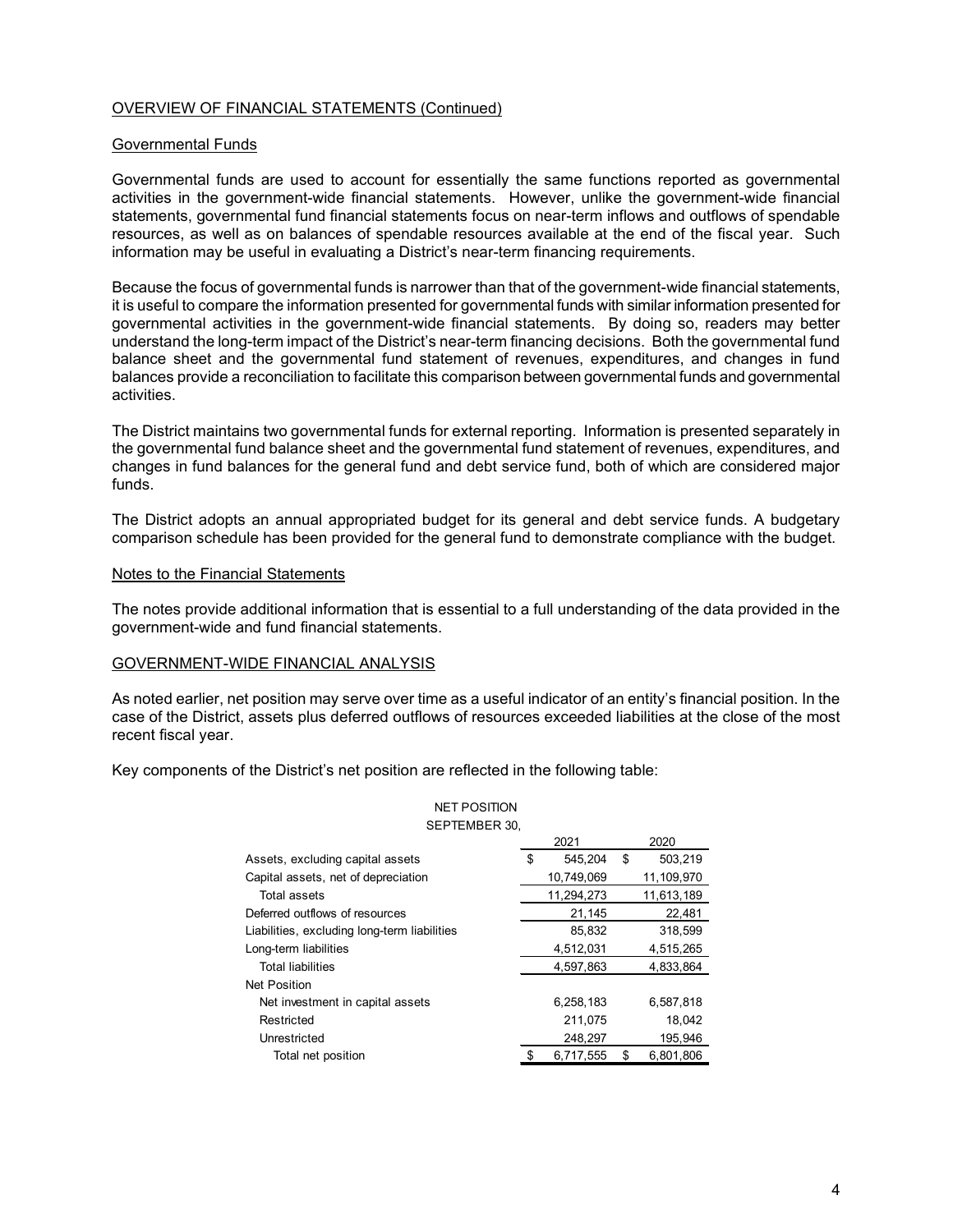### GOVERNMENT-WIDE FINANCIAL ANALYSIS (Continued)

The District's net position reflects its investment in capital assets (e.g. land, land improvements, and infrastructure) less any related debt used to acquire those assets that is still outstanding. These assets are used to provide services to residents; consequently, these assets are not available for future spending. Although the District's investment in capital assets is reported net of related debt, it should be noted that the resources needed to repay this debt must be provided from other sources, since the capital assets themselves cannot be used to liquidate these liabilities.

The restricted portion of the District's net position represents resources that are subject to external restrictions on how they may be used. The remaining balance of unrestricted net position may be used to meet the District's other obligations.

The District's net position decreased during the most recent fiscal year. The majority of the decrease represents the extent to which the cost of operations and depreciation expense exceeded ongoing program revenues.

Key elements of the change in net position are reflected in the following table:

| FUR THE FISCAL YEAR ENDED SEPTEMBER 30. |                 |                 |
|-----------------------------------------|-----------------|-----------------|
|                                         | 2021            | 2020            |
| Revenues:                               |                 |                 |
| Program revenues                        |                 |                 |
| Charges for services                    | \$<br>979,949   | \$<br>910,969   |
| Interest revenue                        | 23              |                 |
| General revenues                        |                 |                 |
| Miscellaneous                           | 20,011          | 6,427           |
| Unrestricted investment earnings        | 454             | 7,691           |
| Total revenues                          | 1,000,437       | 925,087         |
| Expenses:                               |                 |                 |
| General government                      | 110,732         | 111,384         |
| Physical environment                    | 472,917         | 426,087         |
| Culture/recreation                      | 336,666         | 379,401         |
| Interest on long-term debt              | 164,373         | 170,076         |
| Total expenses                          | 1,084,688       | 1,086,948       |
| Change in net position                  | (84,251)        | (161,861)       |
| Net position - beginning                | 6,801,806       | 6,963,667       |
| Net position - ending                   | \$<br>6,717,555 | \$<br>6,801,806 |

#### FOR THE FISCAL YEAR ENDED SEPTEMBER 30, CHANGES IN NET POSITION

As noted above and in the statement of activities, the cost of all governmental activities during the fiscal year ended September 30, 2021 was \$1,084,688. The majority of the costs of the District's activities were paid by program revenues. Program revenues are comprised primarily of assessments. The remainder of the current fiscal year revenue includes interest revenue and miscellaneous revenue. The increase in revenues over the prior fiscal year is primarily due to an increase in assessments and miscellaneous revenue. In total, expenses decreased slightly from the prior fiscal year.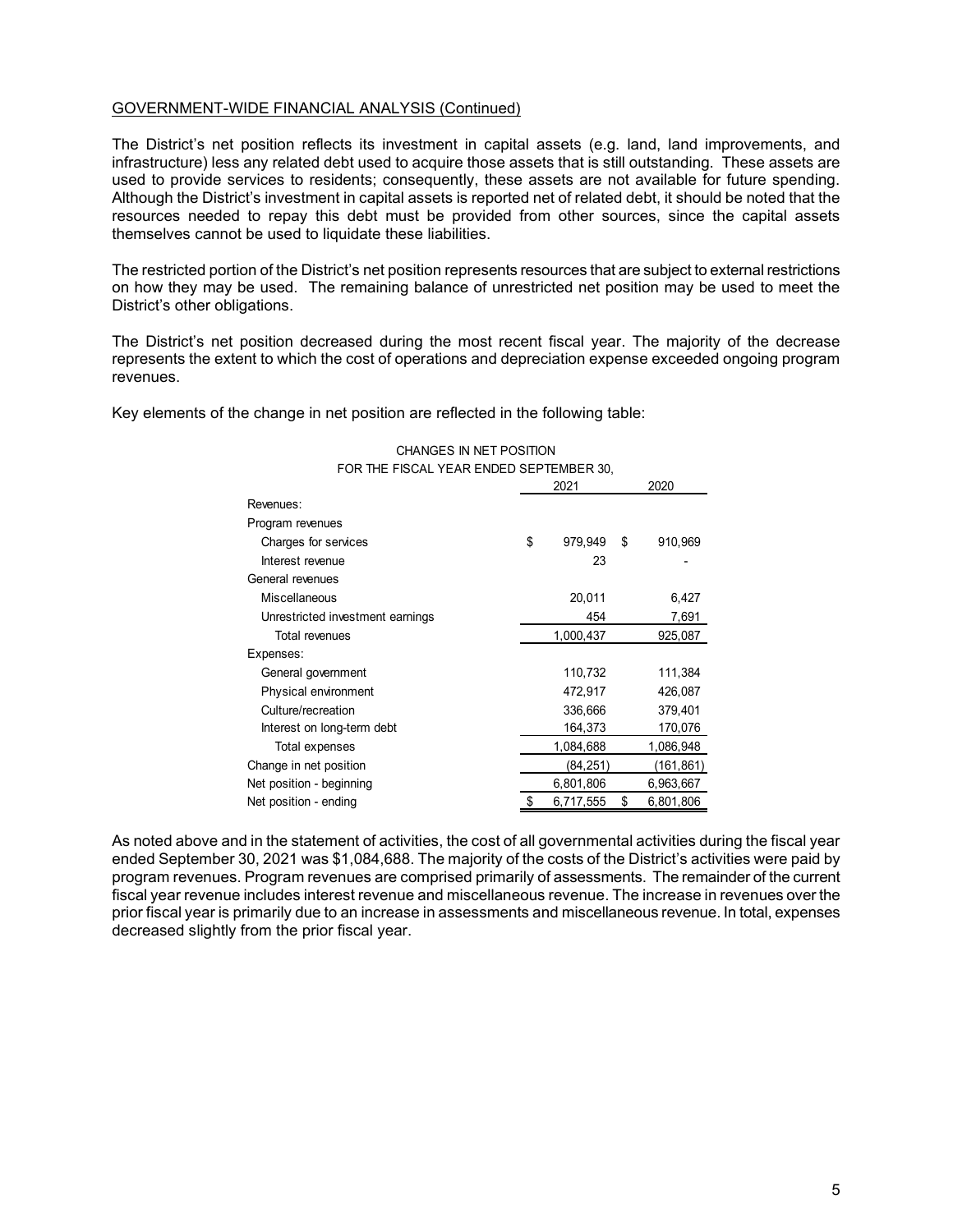## GENERAL BUDGETING HIGHLIGHTS

An operating budget was adopted and maintained by the governing board for the District pursuant to the requirements of Florida Statutes. The budget is adopted using the same basis of accounting that is used in preparation of the fund financial statements. The legal level of budgetary control, the level at which expenditures may not exceed budget, is in the aggregate. Any budget amendments that increase the aggregate budgeted appropriations must be approved by the Board of Supervisors. Actual general fund expenditures did not exceed appropriations for the fiscal year ended September 30, 2021.

#### CAPITAL ASSETS AND DEBT ADMINISTRATION

#### Capital Assets

At September 30, 2021, the District had \$15,520,600 invested in capital assets. In the government-wide financial statements, depreciation of \$4,771,531 has been taken, which resulted in a net book value of \$10,749,069. More detailed information about the District's capital assets is presented in the notes of the financial statements.

#### Capital Debt

At September 30, 2021, the District had \$4,540,000 in Bonds outstanding for its governmental activities. More detailed information about the District's capital debt is presented in the notes of the financial statements.

#### ECONOMIC FACTORS AND NEXT YEAR'S BUDGETS

The District does not anticipate any major projects or significant changes to its infrastructure maintenance program for the subsequent fiscal year. In addition, it is anticipated that the general operations of the District will remain fairly constant

#### CONTACTING THE DISTRICT'S FINANCIAL MANAGEMENT

This financial report is designed to provide our citizens, land owners, customers, investors and creditors with a general overview of the District's finances and to demonstrate the District's accountability for the financial resources it manages and the stewardship of the facilities it maintains. If you have questions about this report or need additional financial information, contact the Tison's Landing Community Development District's Finance Department at 475 West Town Place, Suite 114, St. Augustine, Florida, 32092.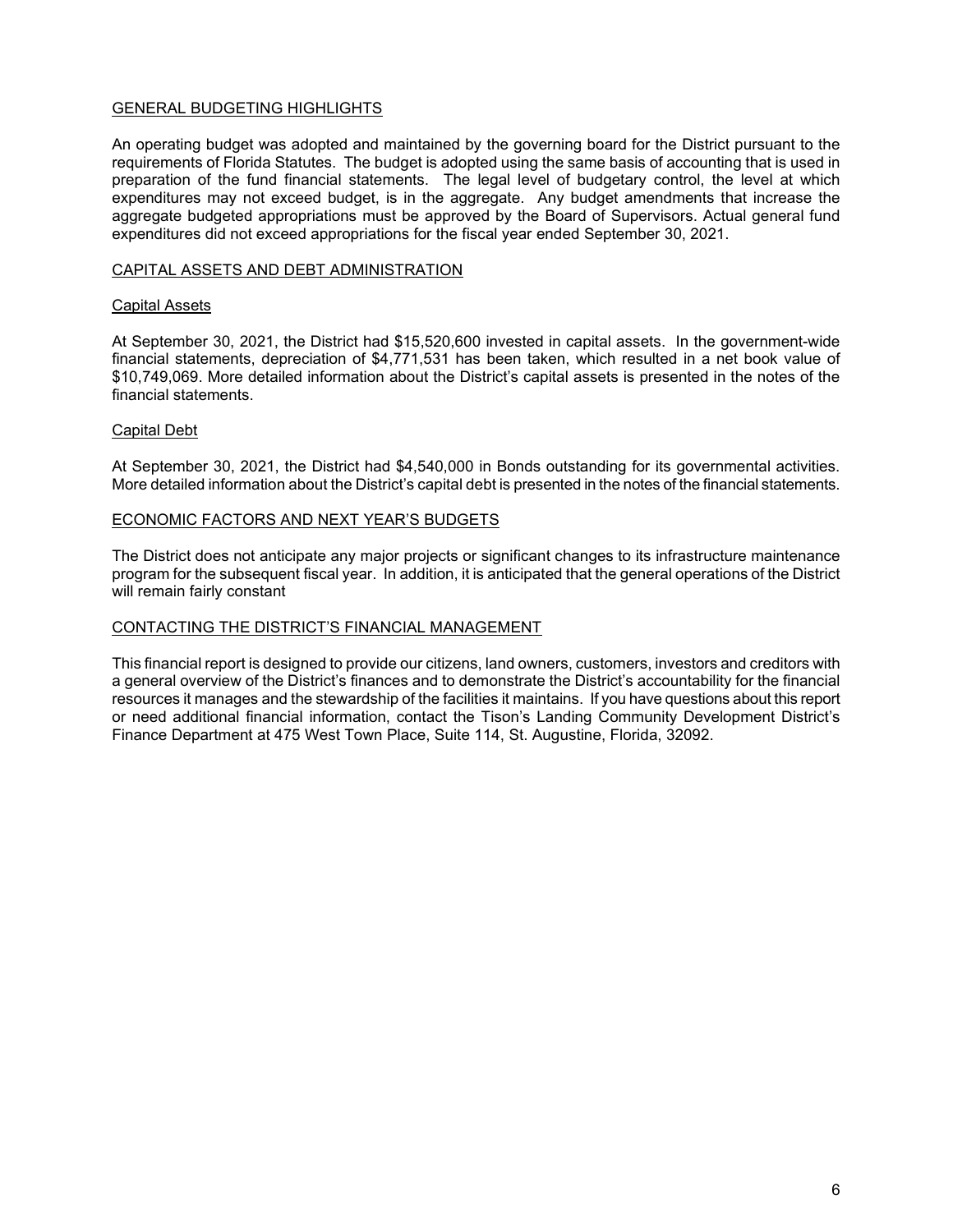### **TISON'S LANDING COMMUNITY DEVELOPMENT DISTRICT DUVAL COUNTY, FLORIDA STATEMENT OF NET POSITION SEPTEMBER 30, 2021**

|                                      | Governmental |             |  |
|--------------------------------------|--------------|-------------|--|
|                                      | Activities   |             |  |
| <b>ASSETS</b>                        |              |             |  |
| Cash                                 | \$           | 15,994      |  |
| Investments                          |              | 222,558     |  |
| Assessments receivable               |              | 75          |  |
| Deposits and prepaids                |              | 29,694      |  |
| Restricted assets:                   |              |             |  |
| Investments                          |              | 276,883     |  |
| Capital assets:                      |              |             |  |
| Nondepreciable                       |              | 5,607,329   |  |
| Depreciable, net                     |              | 5, 141, 740 |  |
| <b>Total assets</b>                  |              | 11,294,273  |  |
|                                      |              |             |  |
| DEFERRED OUTFLOWS OF RESOURCES       |              |             |  |
| Deferred charge on refunding (debit) |              | 21,145      |  |
| Total deferred outflows of resources |              | 21,145      |  |
|                                      |              |             |  |
| <b>LIABILITIES</b>                   |              |             |  |
| Accounts payable                     |              | 20,024      |  |
| Accrued interest payable             |              | 65,808      |  |
| Non-current liabilities:             |              |             |  |
| Due within one year                  |              | 220,000     |  |
| Due in more than one year            |              | 4,292,031   |  |
| <b>Total liabilities</b>             |              | 4,597,863   |  |
|                                      |              |             |  |
| <b>NET POSITION</b>                  |              |             |  |
| Net investment in capital assets     |              | 6,258,183   |  |
| Restricted for debt service          |              | 211,075     |  |
| Unrestricted                         |              | 248,297     |  |
| Total net position                   | \$           | 6,717,555   |  |

See notes to the financial statements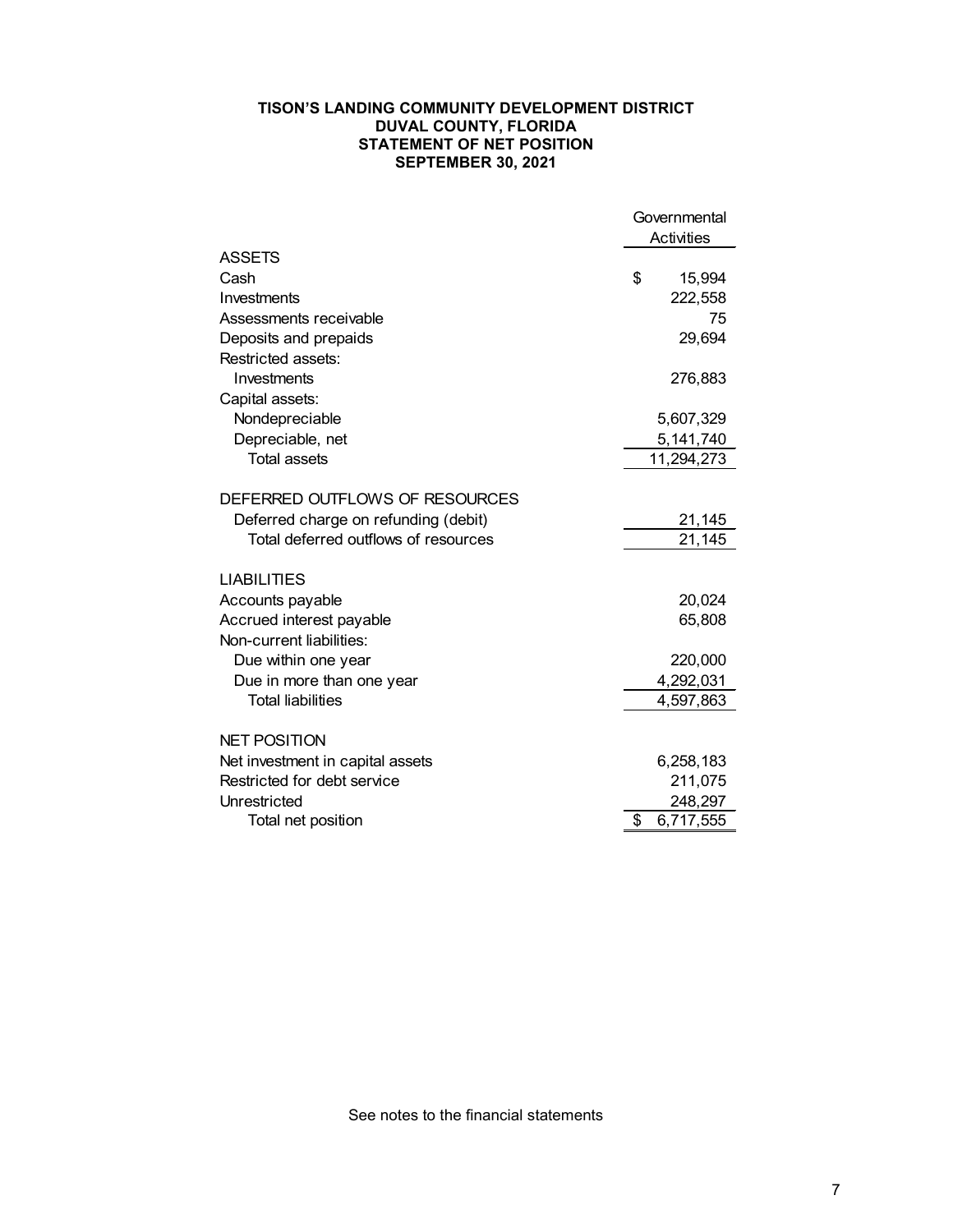#### **TISON'S LANDING COMMUNITY DEVELOPMENT DISTRICT DUVAL COUNTY, FLORIDA STATEMENT OF ACTIVITIES FOR THE FISCAL YEAR ENDED SEPTEMBER 30, 2021**

|                                  |    |                          |    |                         |    |               |          | Net (Expense)  |  |
|----------------------------------|----|--------------------------|----|-------------------------|----|---------------|----------|----------------|--|
|                                  |    |                          |    |                         |    |               |          | Revenue and    |  |
|                                  |    |                          |    |                         |    |               |          | Changes in Net |  |
|                                  |    |                          |    | <b>Program Revenues</b> |    |               | Position |                |  |
|                                  |    |                          |    | Charges                 |    | Operating     |          |                |  |
|                                  |    |                          |    | for                     |    | Grants and    |          | Governmental   |  |
| <b>Functions/Programs</b>        |    | <b>Expenses</b>          |    | Services                |    | Contributions |          | Activities     |  |
| Primary government:              |    |                          |    |                         |    |               |          |                |  |
| Governmental activities:         |    |                          |    |                         |    |               |          |                |  |
| General government               | \$ | 110,732                  | \$ | 110,732                 | \$ |               | \$       |                |  |
| Physical environment             |    | 472,917                  |    | 280,723                 |    |               |          | (192, 194)     |  |
| Culture/recreation               |    | 336,666                  |    | 199,845                 |    |               |          | (136, 821)     |  |
| Interest on long-term debt       |    | 164,373                  |    | 388,649                 |    | 23            |          | 224,299        |  |
| Total governmental activities    |    | 1,084,688                |    | 979,949                 |    | 23            |          | (104,716)      |  |
|                                  |    |                          |    |                         |    |               |          |                |  |
|                                  |    | General revenues:        |    |                         |    |               |          |                |  |
|                                  |    | Miscellaneous            |    |                         |    |               |          | 20,011         |  |
| Unrestricted investment earnings |    |                          |    |                         |    |               | 454      |                |  |
| Total general revenues           |    |                          |    |                         |    |               |          | 20,465         |  |
| Change in net position           |    |                          |    |                         |    |               |          | (84, 251)      |  |
|                                  |    | Net position - beginning |    |                         |    |               |          | 6,801,806      |  |
|                                  |    | Net position - ending    |    |                         |    |               | \$       | 6,717,555      |  |

See notes to the financial statements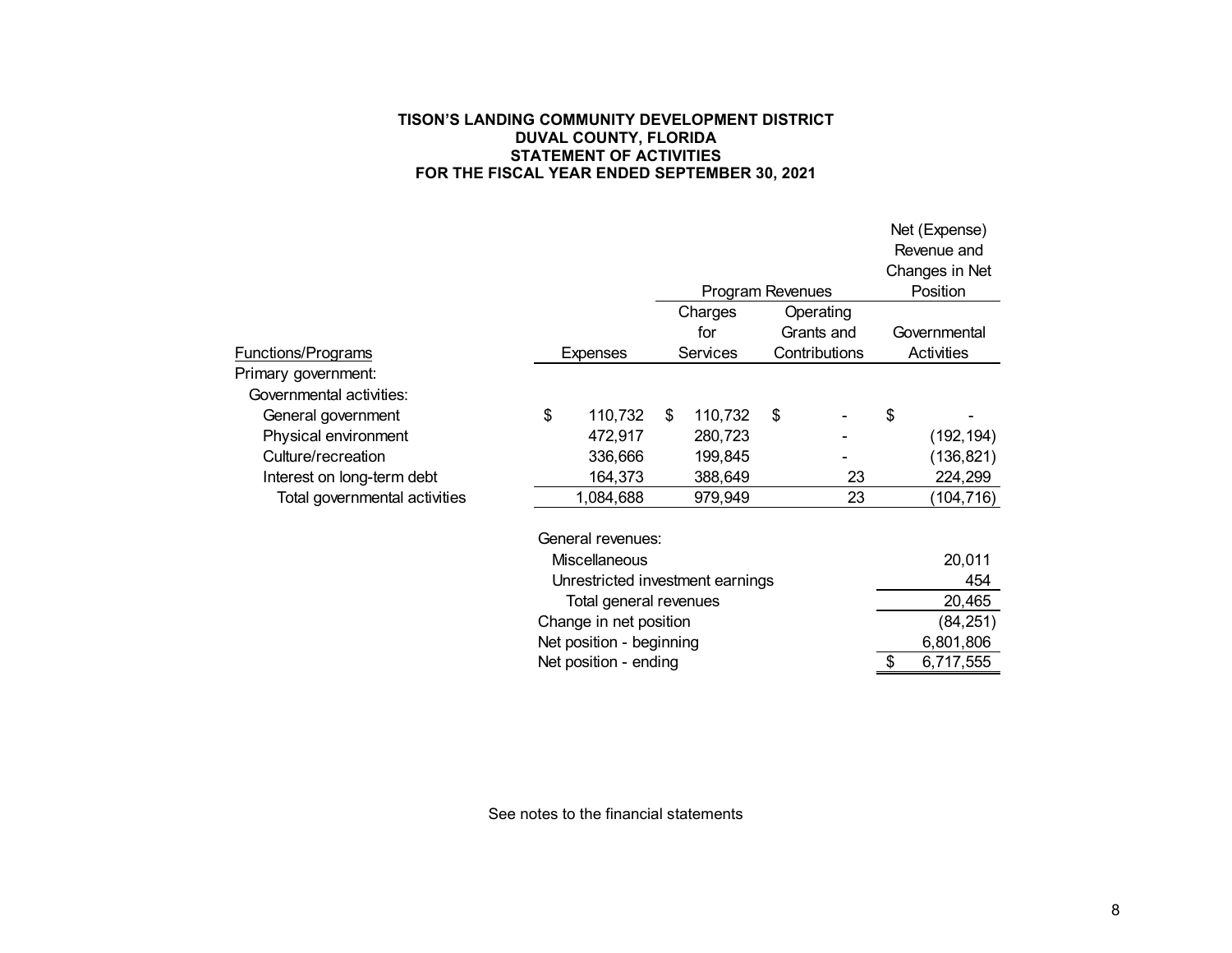#### **TISON'S LANDING COMMUNITY DEVELOPMENT DISTRICT DUVAL COUNTY, FLORIDA BALANCE SHEET GOVERNMENTAL FUNDS SEPTEMBER 30, 2021**

|                                     |      | Major Funds | Total |         |              |              |  |  |
|-------------------------------------|------|-------------|-------|---------|--------------|--------------|--|--|
|                                     | Debt |             |       |         |              | Governmental |  |  |
|                                     |      | General     |       | Service | <b>Funds</b> |              |  |  |
| <b>ASSETS</b>                       |      |             |       |         |              |              |  |  |
| Cash                                | \$   | 15,994      | \$    |         | \$           | 15,994       |  |  |
| Investments                         |      | 222,558     |       | 276,883 |              | 499,441      |  |  |
| Accounts receivable                 |      | 75          |       |         |              | 75           |  |  |
| Deposits and prepaids               |      | 29,694      |       |         |              | 29,694       |  |  |
| <b>Total assets</b>                 | \$   | 268,321     | \$    | 276,883 | \$           | 545,204      |  |  |
|                                     |      |             |       |         |              |              |  |  |
| LIABILITIES AND FUND BALANCES       |      |             |       |         |              |              |  |  |
| Liabilities:                        |      |             |       |         |              |              |  |  |
| Accounts payable                    | \$   | 20,024      | \$    |         | \$           | 20,024       |  |  |
| <b>Total liabilities</b>            |      | 20,024      |       |         |              | 20,024       |  |  |
|                                     |      |             |       |         |              |              |  |  |
| Fund balances:                      |      |             |       |         |              |              |  |  |
| Nonspendable:                       |      |             |       |         |              |              |  |  |
| Prepaids and deposits               |      | 29,694      |       |         |              | 29,694       |  |  |
| Restricted for:                     |      |             |       |         |              |              |  |  |
| Debt service                        |      |             |       | 276,883 |              | 276,883      |  |  |
| Assigned to:                        |      |             |       |         |              |              |  |  |
| Capital reserves                    |      | 130,663     |       |         |              | 130,663      |  |  |
| Unassigned                          |      | 87,940      |       |         |              | 87,940       |  |  |
| <b>Total fund balances</b>          |      | 248,297     |       | 276,883 |              | 525,180      |  |  |
| Total liabilities and fund balances |      |             |       |         |              |              |  |  |
|                                     | \$   | 268,321     | \$    | 276,883 | \$           | 545,204      |  |  |

See notes to the financial statements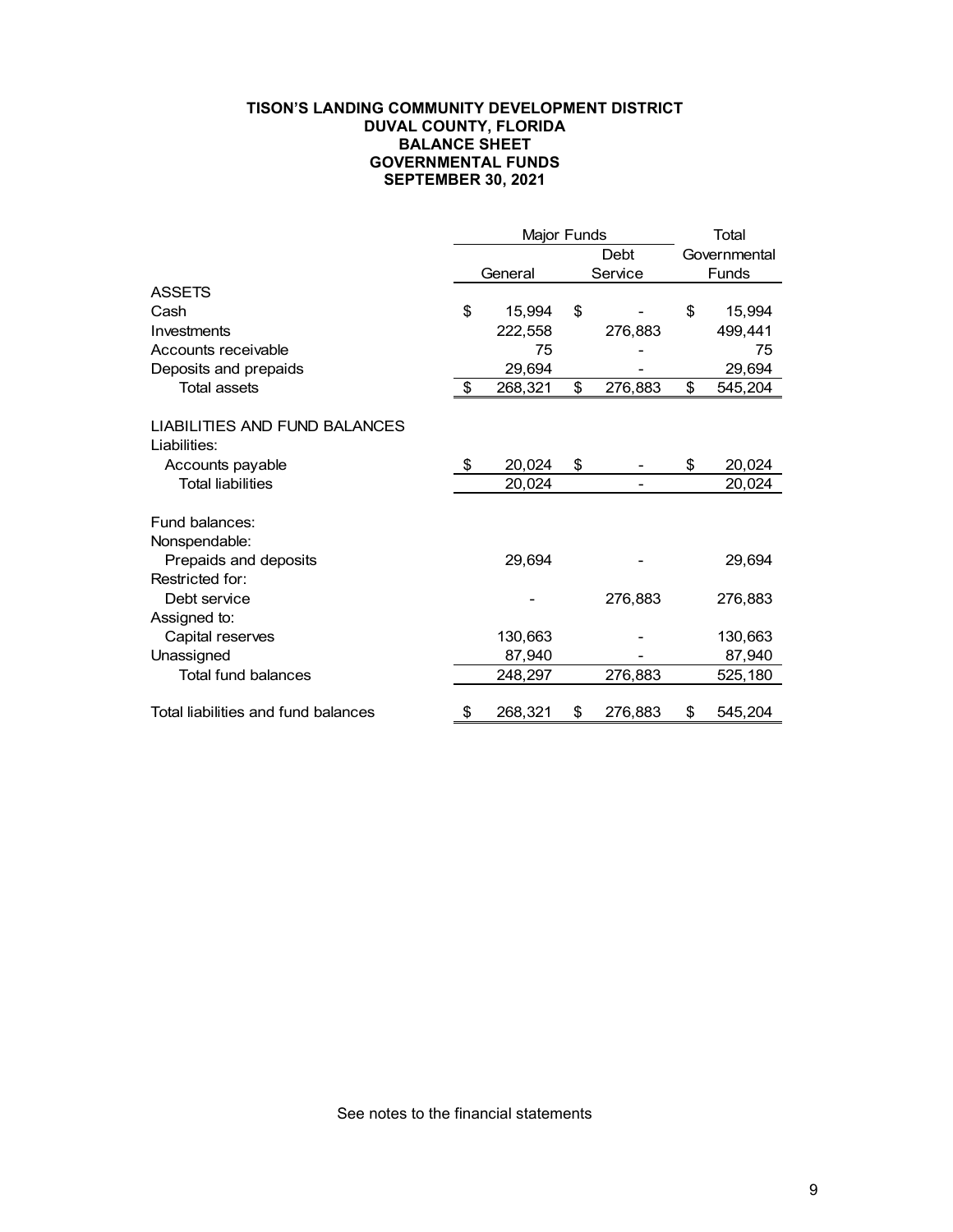#### **TISON'S LANDING COMMUNITY DEVELOPMENT DISTRICT DUVAL COUNTY, FLORIDA RECONCILIATION OF THE BALANCE SHEET - GOVERNMENTAL FUNDS TO THE STATEMENT OF NET POSITION SEPTEMBER 30, 2021**

| Fund balance - governmental funds                                                                                                                                                                                                                                                                                | \$          | 525,180     |
|------------------------------------------------------------------------------------------------------------------------------------------------------------------------------------------------------------------------------------------------------------------------------------------------------------------|-------------|-------------|
| Amounts reported for governmental activities in the statement of<br>net position are different because:                                                                                                                                                                                                          |             |             |
| Capital assets used in governmental activities are not financial<br>resources and, therefore, are not reported as assets in the<br>governmental funds. The statement of net position includes<br>those capital assets, net of any accumulated depreciation, in the<br>net position of the government as a whole. |             |             |
| Cost of capital assets                                                                                                                                                                                                                                                                                           | 15,520,600  |             |
| Accumulated depreciation                                                                                                                                                                                                                                                                                         | (4,771,531) | 10,749,069  |
| Liabilities not due and payable from current available resources<br>are not reported as liabilities in the governmental fund<br>statements. All liabilities, both current and long-term, are<br>reported in the government-wide financial statements.                                                            |             |             |
| Accrued interest payable                                                                                                                                                                                                                                                                                         | (65,808)    |             |
| Deferred amount on refunding                                                                                                                                                                                                                                                                                     | 21,145      |             |
| Bonds payable                                                                                                                                                                                                                                                                                                    | (4,512,031) | (4,556,694) |
| Net position of governmental activities                                                                                                                                                                                                                                                                          |             | 6,717,555   |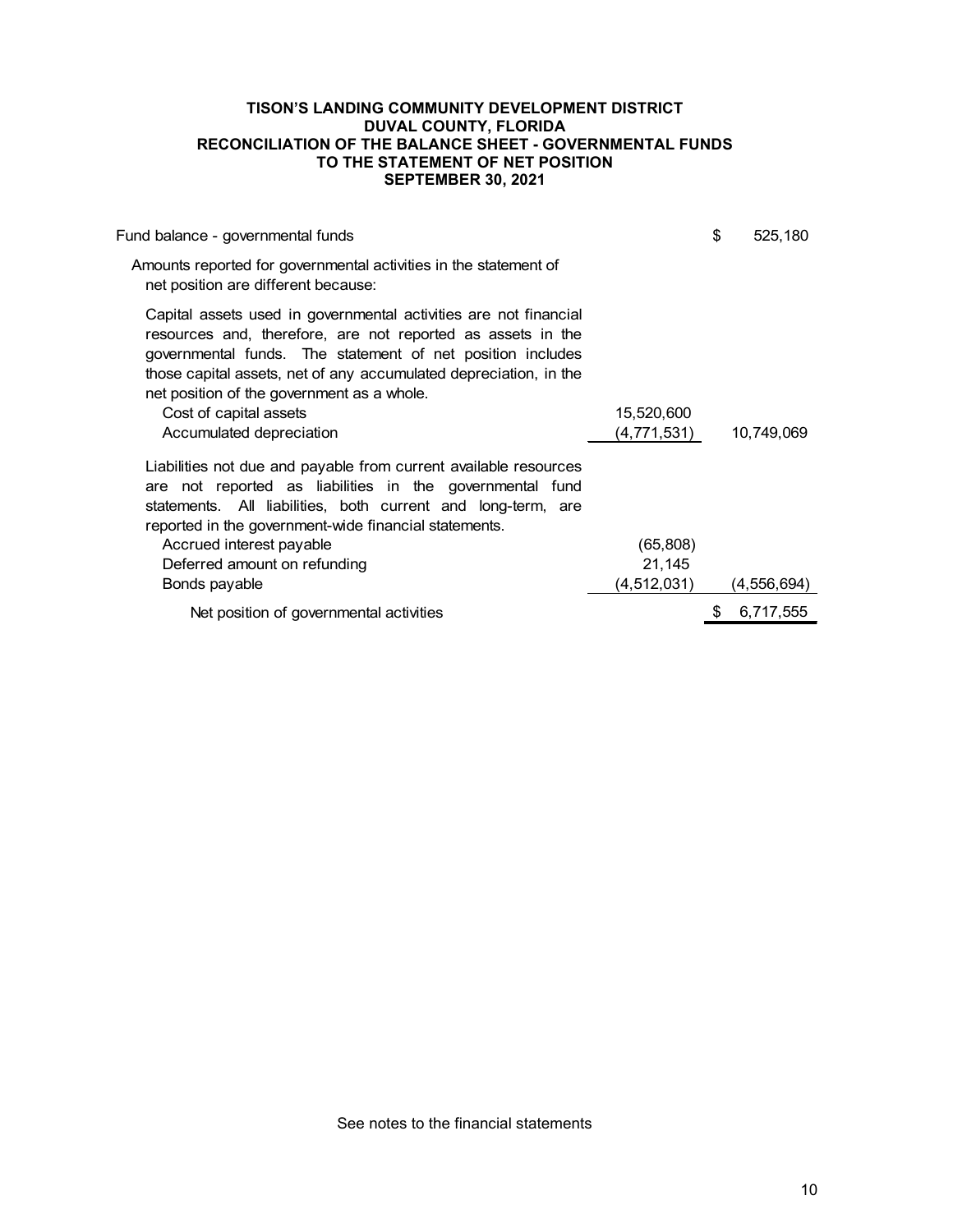#### **TISON'S LANDING COMMUNITY DEVELOPMENT DISTRICT DUVAL COUNTY, FLORIDA STATEMENT OF REVENUES, EXPENDITURES, AND CHANGES IN FUND BALANCES GOVERNMENTAL FUNDS FOR THE FISCAL YEAR ENDED SEPTEMBER 30, 2021**

|                                 | Major Funds   |      | Total        |    |           |
|---------------------------------|---------------|------|--------------|----|-----------|
|                                 |               | Debt | Governmental |    |           |
|                                 | General       |      | Service      |    | Funds     |
| <b>REVENUES</b>                 |               |      |              |    |           |
| Assessments                     | \$<br>591,300 | \$   | 388,649      | \$ | 979,949   |
| Interest revenue                | 454           |      | 23           |    | 477       |
| Miscellaneous revenues          | 20,011        |      |              |    | 20,011    |
| Total revenues                  | 611,765       |      | 388,672      |    | 1,000,437 |
| <b>EXPENDITURES</b>             |               |      |              |    |           |
| Current:                        |               |      |              |    |           |
| General government              | 110,732       |      |              |    | 110,732   |
| Physical environment            | 283,304       |      |              |    | 283,304   |
| Culture/recreation              | 127,371       |      |              |    | 127,371   |
| Debt Service:                   |               |      |              |    |           |
| Principal                       |               |      | 225,000      |    | 225,000   |
| Interest                        |               |      | 163,651      |    | 163,651   |
| Capital outlay                  | 38,007        |      |              |    | 38,007    |
| Total expenditures              | 559,414       |      | 388,651      |    | 948,065   |
| Excess (deficiency) of revenues |               |      |              |    |           |
| over (under) expenditures       | 52,351        |      | 21           |    | 52,372    |
| Fund balances - beginning       | 195,946       |      | 276,862      |    | 472,808   |
| Fund balances - ending          | \$<br>248,297 | \$   | 276,883      | \$ | 525,180   |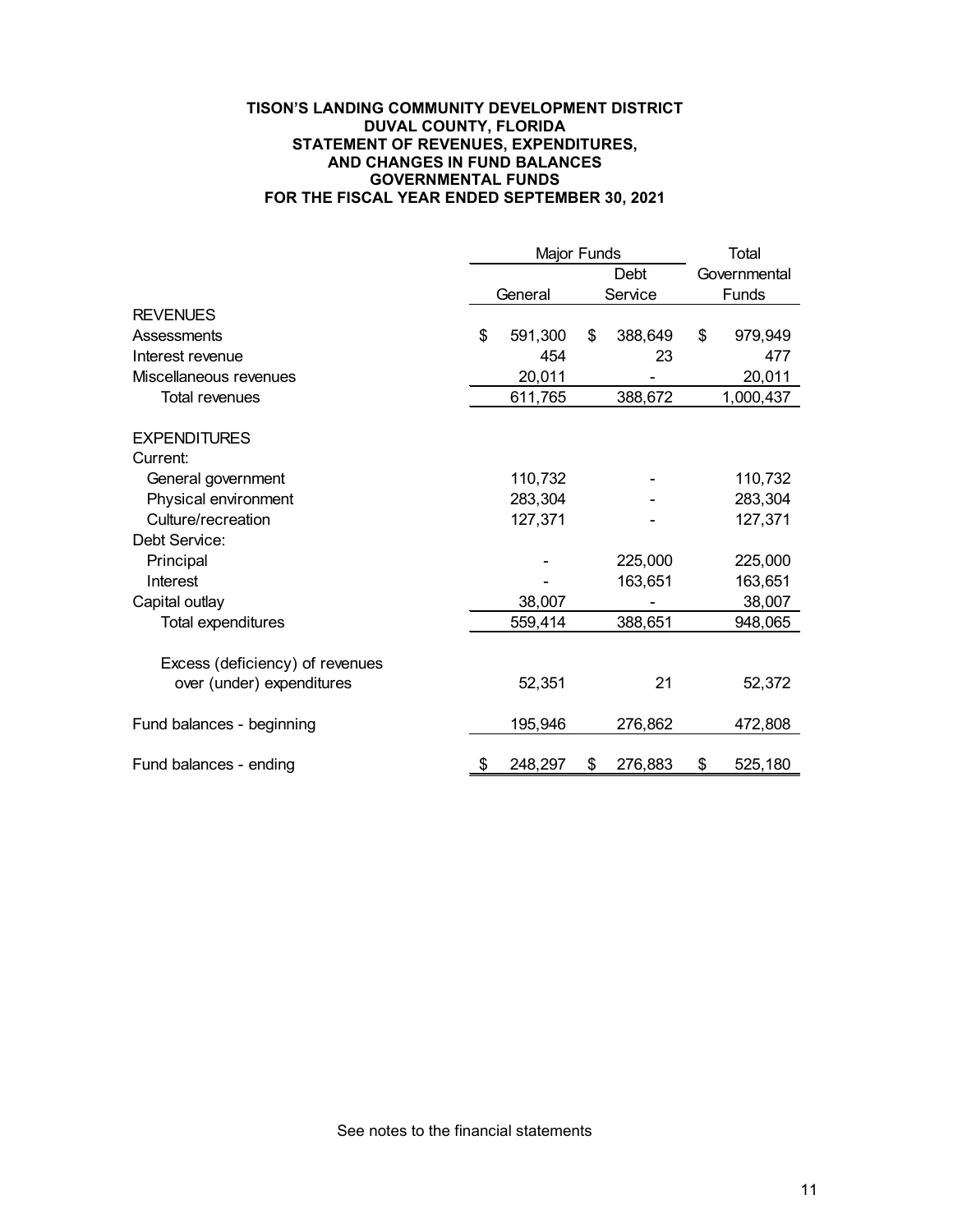### **TISON'S LANDING COMMUNITY DEVELOPMENT DISTRICT DUVAL COUNTY, FLORIDA RECONCILIATION OF THE STATEMENT OF REVENUES, EXPENDITURES AND CHANGES IN FUND BALANCES OF GOVERNMENTAL FUNDS TO THE STATEMENT OF ACTIVITIES FOR THE FISCAL YEAR ENDED SEPTEMBER 30, 2021**

| Net change in fund balances - total governmental funds                                                                                                                                                                                                                                     | \$<br>52,372        |
|--------------------------------------------------------------------------------------------------------------------------------------------------------------------------------------------------------------------------------------------------------------------------------------------|---------------------|
| Amounts reported for governmental activities in the statement of activities<br>are different because:                                                                                                                                                                                      |                     |
| Depreciation on capital assets is not recognized in the governmental<br>fund statement but is reported as an expense in the statement of<br>activities.                                                                                                                                    | (363,580)           |
| Repayment of long-term liabilities are reported as expenditures in the<br>governmental fund statements but such repayments reduce liabilities<br>in the statement of net position and are eliminated in the statement of<br>activities.                                                    | 225,000             |
| Expenses reported in the statement of activities that do not require<br>the use of current financial resources are not reported as<br>expenditures in the funds. The details of the differences are as<br>Loss on disposal of fixed assets<br>Amortization of deferred amount on refunding | (4,999)<br>(1, 336) |
| Amortization of original issue discount/premium<br>Change in accrued interest                                                                                                                                                                                                              | (1,766)<br>2,380    |
| Governmental funds report capital outlays as expenditures; however,<br>the cost of capital assets is eliminated in the statement of activities<br>and capitalized in the statement of net position.                                                                                        | 7,678               |
| Change in net position of governmental activities                                                                                                                                                                                                                                          | \$<br>(84, 251)     |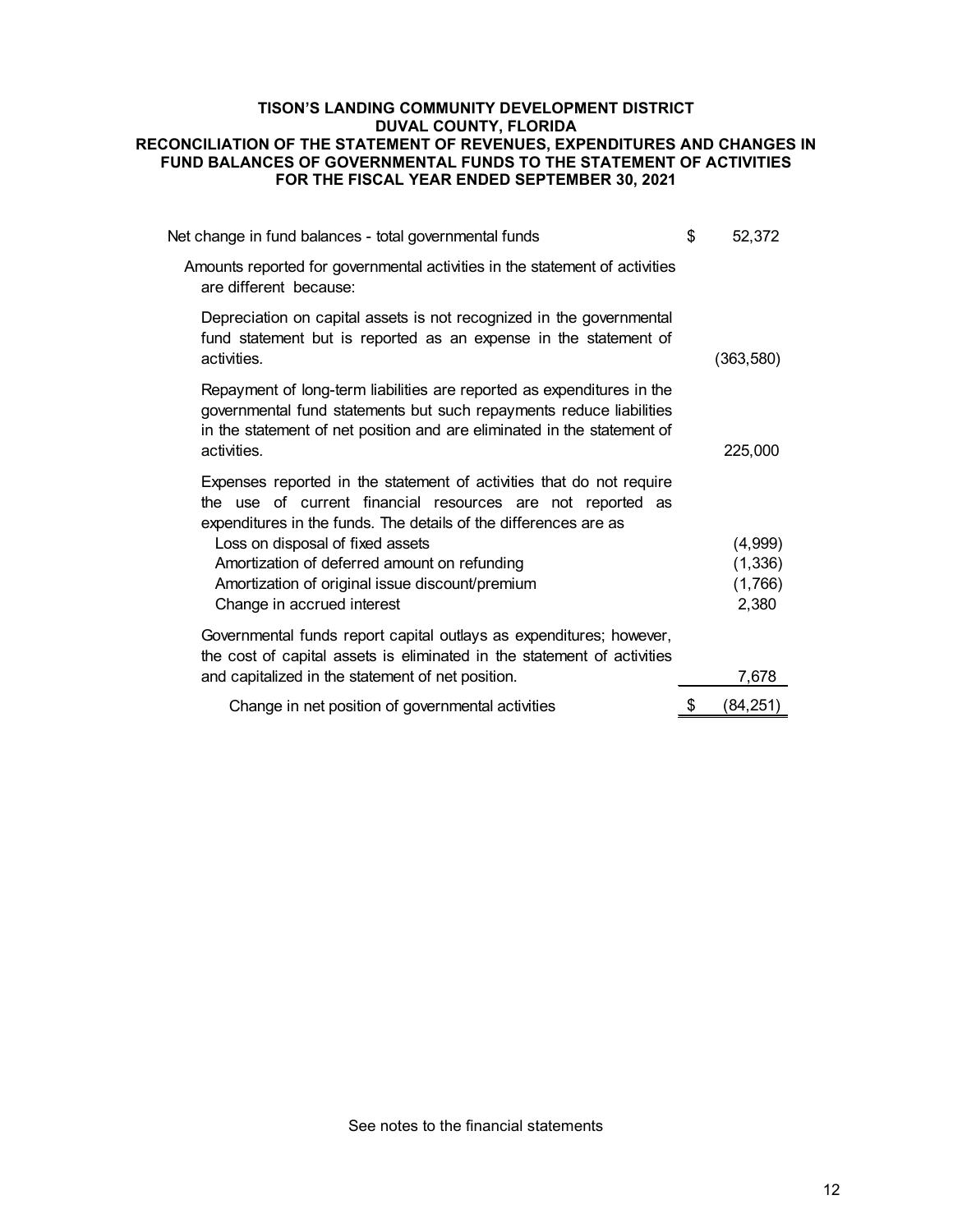### **TISON'S LANDING COMMUNITY DEVELOPMENT DISTRICT DUVAL COUNTY, FLORIDA NOTES TO FINANCIAL STATEMENTS**

## **NOTE 1 – NATURE OF ORGANIZATION AND REPORTING ENTITY**

Tison's Landing Community Development District ("District") was established by Ordinance 2005-841 enacted by the City Council of Jacksonville, Florida, pursuant to the Uniform Community Development District Act of 1980, and otherwise known as Chapter 190, Florida Statutes, effective August 23, 2005. The Act provides among other things, the power to manage basic services for community development, power to borrow money and issue Bonds, and to levy and assess non-ad valorem assessments for the financing and delivery of capital infrastructure.

The District was established for the purposes of financing and managing the acquisition, construction, maintenance and operation of a portion of the infrastructure necessary for community development within the District.

The District is governed by the Board of Supervisors ("Board"), which is composed of five members. The Supervisors are elected by the qualified electors of the District. The Board of Supervisors of the District exercise all powers granted to the District pursuant to Chapter 190, Florida Statutes.

The Board has the responsibility for:

- 1. Assessing and levying assessments.
- 2. Approving budgets.
- 3. Exercising control over facilities and properties.
- Controlling the use of funds generated by the District.
- 5. Approving the hiring and firing of key personnel.
- 6. Financing improvements.

The financial statements were prepared in accordance with Governmental Accounting Standards Board ("GASB") Statements. Under the provisions of those standards, the financial reporting entity consists of the primary government, organizations for which the District is considered to be financially accountable and other organizations for which the nature and significance of their relationship with the District are such that, if excluded, the financial statements of the District would be considered incomplete or misleading. There are no entities considered to be component units of the District; therefore, the financial statements include only the operations of the District.

### **NOTE 2 – SUMMARY OF SIGNIFICANT ACCOUNTING POLICIES**

#### **Government-Wide and Fund Financial Statements**

The basic financial statements include both government-wide and fund financial statements.

The government-wide financial statements (i.e., the statement of net position and the statement of activities) report information on all of the non-fiduciary activities of the primary government. For the most part, the effect of interfund activity has been removed from these statements.

The statement of activities demonstrates the degree to which the direct expenses of a given function or segment is offset by program revenues. *Direct expenses* are those that are clearly identifiable with a specific function or segment. *Program revenues* include 1) charges to customers who purchase, use or directly benefit from goods, services or privileges provided by a given function or segment. (Operating-type special assessments for maintenance and debt service are treated as charges for services.); and 2) grants and contributions that are restricted to meeting the operational or capital requirements of a particular function or segment. Other items not included among program revenues are reported instead as *general revenues*.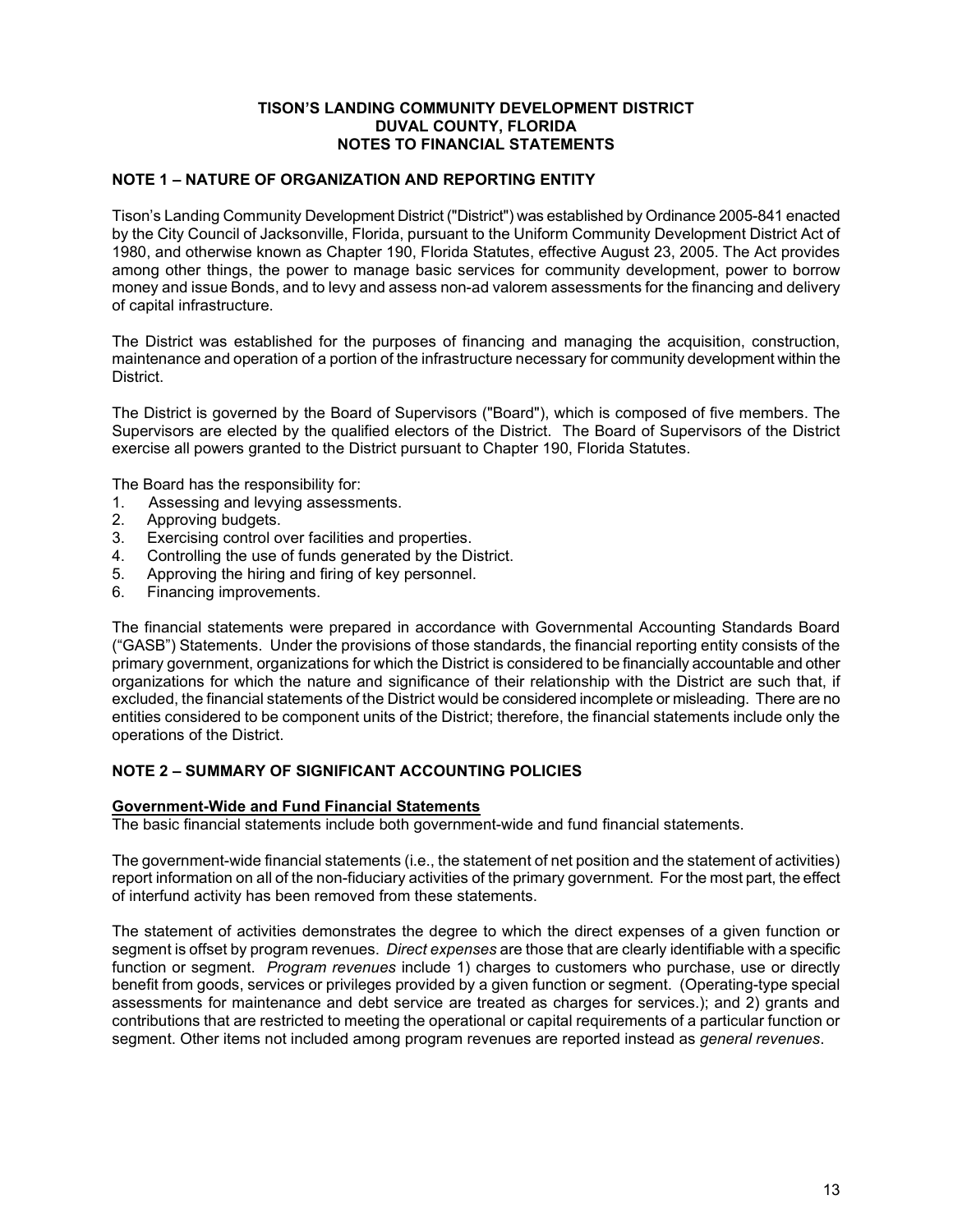## **Measurement Focus, Basis of Accounting and Financial Statement Presentation**

The government-wide financial statements are reported using the *economic resources measurement* focus and the *accrual basis of accounting*. Revenues are recorded when earned and expenses are recorded when a liability is incurred, regardless of the timing of related cash flows. Assessments are recognized as revenues in the year for which they are levied. Grants and similar items are to be recognized as revenue as soon as all eligibility requirements imposed by the provider have been met.

Governmental fund financial statements are reported using the *current financial resources measurement focus* and the *modified accrual basis of accounting*. Revenues are recognized as soon as they are both measurable and available. Revenues are considered to be *available* when they are collectible within the current period or soon enough thereafter to pay liabilities of the current period. For this purpose, the government considers revenues to be available if they are collected within 60 days of the end of the current fiscal period. Expenditures are recorded when a liability is incurred, as under accrual accounting. However, debt service expenditures are recorded only when payment is due.

#### **Assessments**

Assessments are non-ad valorem assessments on benefited property within the District. Operating and maintenance assessments are based upon the adopted budget and levied annually at a public hearing of the District. Debt service assessments are levied when Bonds are issued and assessed and collected on an annual basis. The District may collect assessments directly or utilize the "Uniform Method of Collection" under Florida Statutes. Direct collected assessments are due as set forth in the annual assessment resolution adopted by the Board of Supervisors. Assessments collected under the Uniform Method are noticed by the County Tax Collector on November 1 and due on or before March 31 of each year. Property owners may prepay a portion or all of the debt service assessments on their property subject to various provisions in the Bond documents.

Assessments and interest associated with the current fiscal period are considered to be susceptible to accrual and so have been recognized as revenues of the current fiscal period. The portion of assessments receivable due within the current fiscal period is considered to be susceptible to accrual as revenue of the current period.

The District reports the following major governmental funds:

#### General Fund

The general fund is the general operating fund of the District. It is used to account for all financial resources except those required to be accounted for in another fund.

#### Debt Service Fund

The debt service fund is used to account for the accumulation of resources for the annual payment of principal and interest on long-term debt.

As a general rule, the effect of interfund activity has been eliminated from the government-wide financial statements.

When both restricted and unrestricted resources are available for use, it is the government's policy to use restricted resources first for qualifying expenditures, then unrestricted resources as they are needed.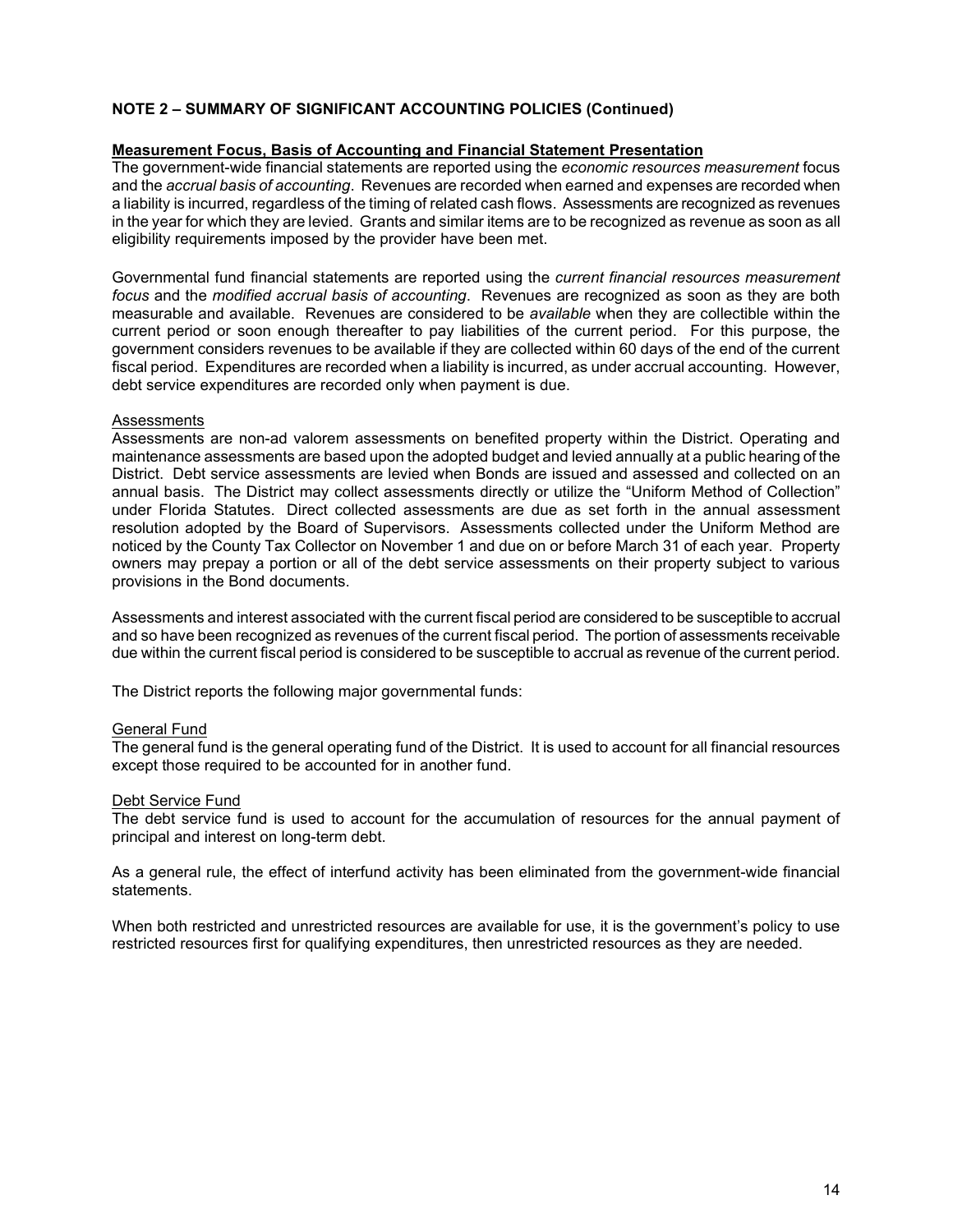### **Assets, Liabilities and Net Position or Equity**

#### Restricted Assets

These assets represent cash and investments set aside pursuant to Bond covenants or other contractual restrictions.

#### Deposits and Investments

The District's cash and cash equivalents are considered to be cash on hand and demand deposits (interest and non-interest bearing).

The District has elected to proceed under the Alternative Investment Guidelines as set forth in Section 218.415 (17) Florida Statutes. The District may invest any surplus public funds in the following:

- a) The Local Government Surplus Trust Funds, or any intergovernmental investment pool authorized pursuant to the Florida Inter-local Cooperation Act;
- b) Securities and Exchange Commission registered money market funds with the highest credit quality rating from a nationally recognized rating agency;
- c) Interest bearing time deposits or savings accounts in qualified public depositories;
- d) Direct obligations of the U.S. Treasury.

The State Board of Administration's ("SBA") Local Government Surplus Funds Trust Fund ("Florida PRIME") is a"2a-7 like" pool. A "2a-7 like" pool is an external investment pool that is not registered with the Securities and Exchange Commission ("SEC") as an investment company, but nevertheless has a policy that it will, and does, operate in a manner consistent with the SEC's Rule 2a-7 of the Investment Company Act of 1940, which comprises the rules governing money market funds. Thus, the pool operates essentially as a money market fund. The District has reported its investment in Florida PRIME at amortized cost for financial reporting purposes.

Securities listed in paragraph c and d shall be invested to provide sufficient liquidity to pay obligations as they come due. In addition, surplus funds may be deposited into certificates of deposit which are insured and any unspent Bond proceeds are required to be held in investments as specified in the Bond Indenture.

The District records all interest revenue related to investment activities in the respective funds. Investments are measured at amortized cost or reported at fair value as required by generally accepted accounting principles.

#### Prepaid Items

Certain payments to vendors reflect costs applicable to future accounting periods and are recorded as prepaid items in both government-wide and fund financial statements.

#### Capital Assets

Capital assets which include property, plant and equipment, and infrastructure assets (e.g., roads, sidewalks and similar items) are reported in the government activities columns in the government-wide financial statements. Capital assets are defined by the government as assets with an initial, individual cost of more than \$5,000 (amount not rounded) and an estimated useful life in excess of two years. Such assets are recorded at historical cost or estimated historical cost if purchased or constructed. Donated capital assets are recorded at acquisition value at the date of donation.

The costs of normal maintenance and repairs that do not add to the value of the asset or materially extend assets lives are not capitalized. Major outlays for capital assets and improvements are capitalized as projects are constructed.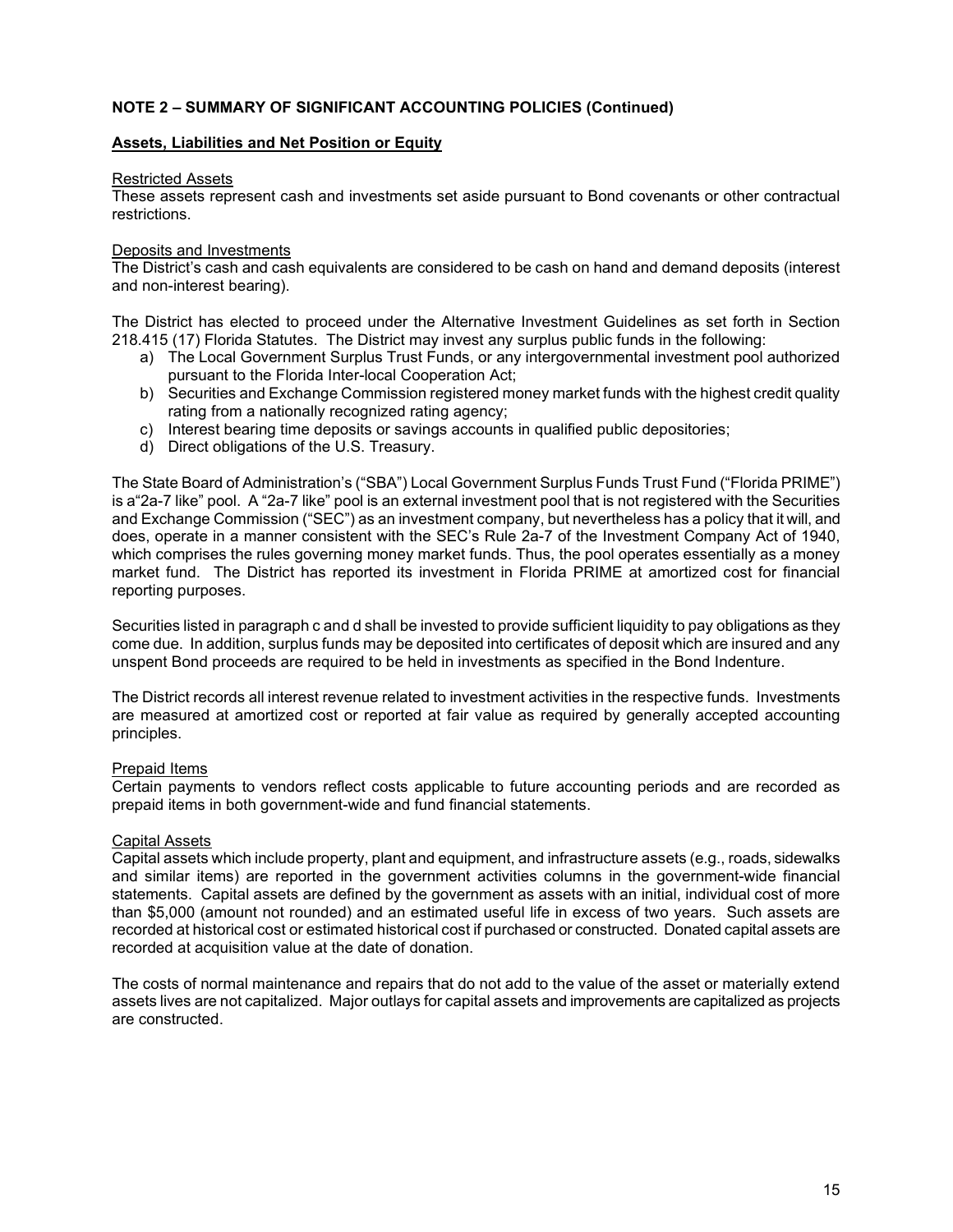### **Assets, Liabilities and Net Position or Equity (Continued)**

### Capital Assets (Continued)

Property, plant and equipment of the District are depreciated using the straight-line method over the following estimated useful lives:

| Assets                     | Years |
|----------------------------|-------|
| Infrastructure             | 30    |
| Buildings and improvements | 25    |
| Equipment                  | 10    |

### Unearned Revenue

Governmental funds report unearned revenue in connection with resources that have been received, but not yet earned.

#### Long-Term Obligations

In the government-wide financial statements long-term debt and other long-term obligations are reported as liabilities in the statement of net position. Bond premiums and discounts are deferred and amortized over the life of the Bonds. Bonds payable are reported net of applicable premiums or discounts. Bond issuance costs are expensed when incurred.

In the fund financial statements, governmental fund types recognize premiums and discounts, as well as issuance costs, during the current period. The face amount of debt issued is reported as other financing sources. Premiums received on debt issuances are reported as other financing sources while discounts on debt issuances are reported as other financing uses. Issuance costs, whether or not withheld from the actual debt proceeds received, are reported as debt service expenditures.

#### Deferred Outflows/Inflows of Resources

In addition to assets, the statement of financial position will sometimes report a separate section for deferred outflows of resources. This separate financial statement element, deferred outflows of resources, represents a consumption of net position that applies to a future period(s) and so will not be recognized as an outflow of resources (expense/expenditure) until then.

In addition to liabilities, the statement of financial position will sometimes report a separate section for deferred inflows of resources. This separate financial statement element, deferred inflows of resources, represents an acquisition of net position that applies to a future period(s) and so will not be recognized as an inflow of resources (revenue) until that time.

#### Fund Equity/Net Position

In the fund financial statements, governmental funds report non spendable and restricted fund balance for amounts that are not available for appropriation or are legally restricted by outside parties for use for a specific purpose. Assignments of fund balance represent tentative management plans that are subject to change.

The District can establish limitations on the use of fund balance as follows:

Committed fund balance – Amounts that can be used only for the specific purposes determined by a formal action (resolution) of the Board of Supervisors. Commitments may be changed or lifted only by the Board of Supervisors taking the same formal action (resolution) that imposed the constraint originally. Resources accumulated pursuant to stabilization arrangements sometimes are reported in this category.

Assigned fund balance – Includes spendable fund balance amounts established by the Board of Supervisors that are intended to be used for specific purposes that are neither considered restricted nor committed. The Board may also assign fund balance as it does when appropriating fund balance to cover differences in estimated revenue and appropriations in the subsequent year's appropriated budget. Assignments are generally temporary and normally the same formal action need not be taken to remove the assignment.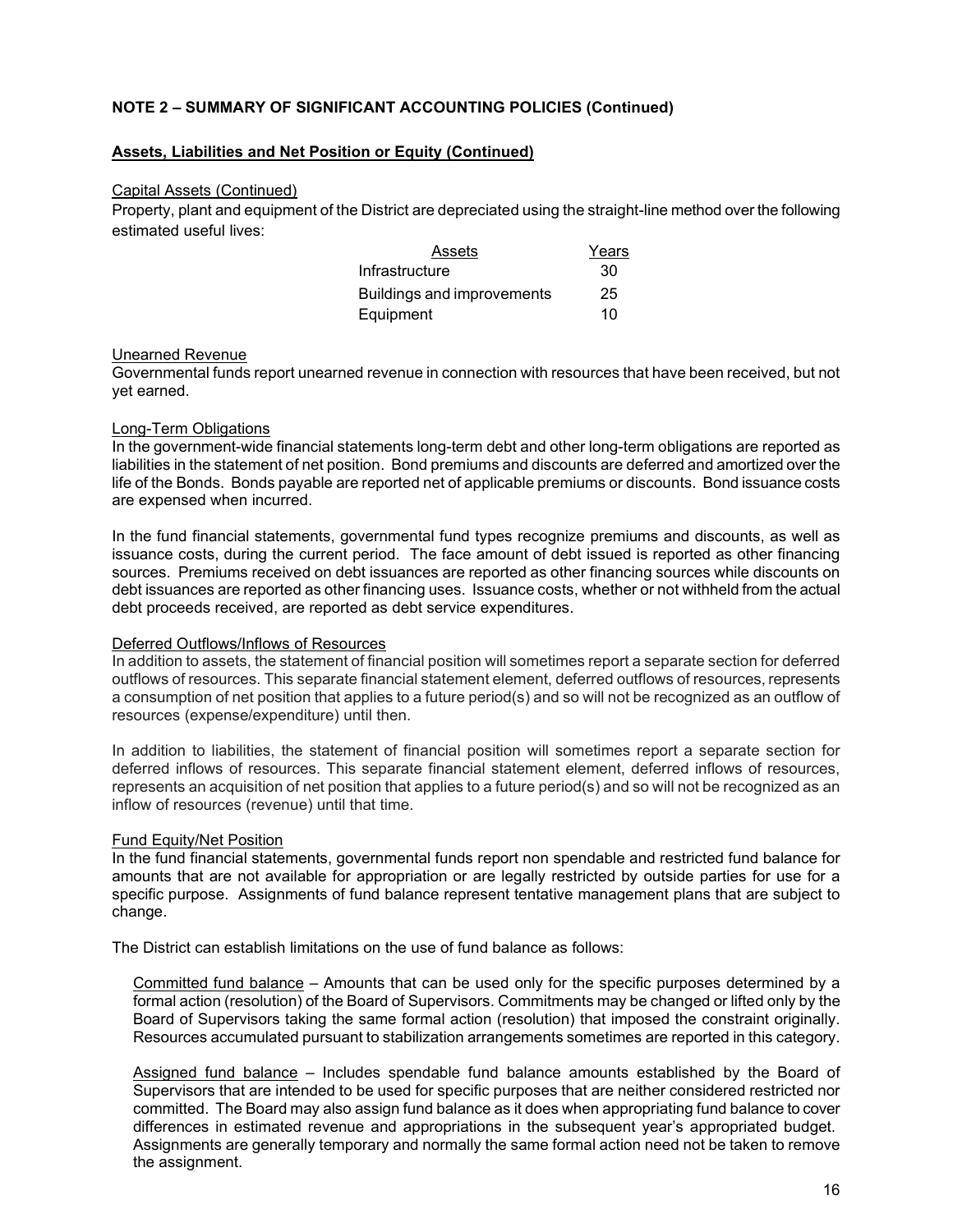## **Assets, Liabilities and Net Position or Equity (Continued)**

#### Fund Equity/Net Position (Continued)

The District first uses committed fund balance, followed by assigned fund balance and then unassigned fund balance when expenditures are incurred for purposes for which amounts in any of the unrestricted fund balance classifications could be used.

Net position is the difference between assets and deferred outflows of resources less liabilities and deferred inflows of resources. Net position in the government-wide financial statements are categorized as net investment in capital assets, restricted or unrestricted. Net investment in capital assets represents net position related to infrastructure and property, plant and equipment. Restricted net position represents the assets restricted by the District's Bond covenants or other contractual restrictions. Unrestricted net position consists of the net position not meeting the definition of either of the other two components.

#### **Other Disclosures**

#### Use of Estimates

The preparation of financial statements in conformity with generally accepted accounting principles requires management to make estimates and assumptions that affect the reported amounts of assets and liabilities, and disclosure of contingent assets and liabilities at the date of the financial statements, and the reported amounts of revenues and expenditures during the reporting period. Actual results could differ from those estimates.

## **NOTE 3 – BUDGETARY INFORMATION**

The District is required to establish a budgetary system and an approved Annual Budget. Annual Budgets are adopted on a basis consistent with generally accepted accounting principles for the general fund. All annual appropriations lapse at fiscal year-end.

The District follows these procedures in establishing the budgetary data reflected in the financial statements.

- a) Each year the District Manager submits to the District Board a proposed operating budget for the fiscal year commencing the upcoming October 1.
- b) A public hearing is conducted to obtain comments.
- c) Prior to October 1, the budget is legally adopted by the District Board.
- d) All budget changes must be approved by the District Board.
- e) The budgets are adopted on a basis consistent with generally accepted accounting principles.
- f) Unused appropriation for annually budgeted funds lapse at the end of the year.

## **NOTE 4 – DEPOSITS AND INVESTMENTS**

#### **Deposits**

The District's cash balances were entirely covered by federal depository insurance or by a collateral pool pledged to the State Treasurer. Florida Statutes Chapter 280, "Florida Security for Public Deposits Act", requires all qualified depositories to deposit with the Treasurer or another banking institution eligible collateral equal to various percentages of the average daily balance for each month of all public deposits in excess of any applicable deposit insurance held. The percentage of eligible collateral (generally, U.S. Governmental and agency securities, state or local government debt, or corporate bonds) to public deposits is dependent upon the depository's financial history and its compliance with Chapter 280. In the event of a failure of a qualified public depository, the remaining public depositories would be responsible for covering any resulting losses.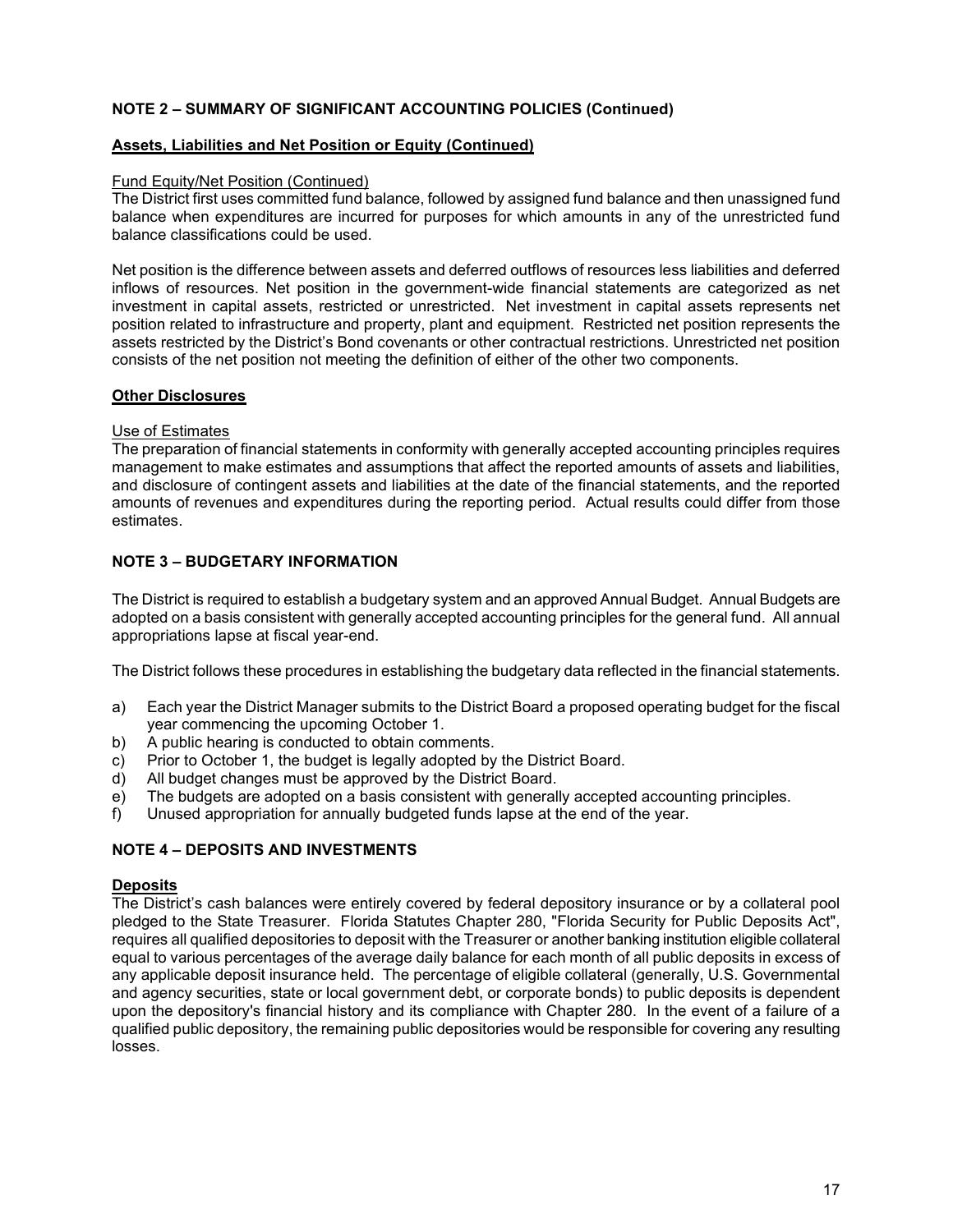## **NOTE 4 – DEPOSITS AND INVESTMENTS (Continued)**

### **Investments**

The District's investments were held as follows at September 30, 2021:

|                                         | Amortized cost |         |          |                              |  |  | <b>Credit Risk</b> | <b>Maturities</b> |
|-----------------------------------------|----------------|---------|----------|------------------------------|--|--|--------------------|-------------------|
|                                         |                |         |          | Weighted average of the fund |  |  |                    |                   |
| First American Government Oblig Fd Cl V |                | 276.883 | S&P AAAm | portfolio: 14 days           |  |  |                    |                   |
| Investment in Local Government Surplus  |                |         |          | Weighted average of the fund |  |  |                    |                   |
| Funds Trust Fund (Florida PRIME)        |                | 222,558 | S&P AAAm | portfolio: 48 days           |  |  |                    |                   |
|                                         |                | 499,441 |          |                              |  |  |                    |                   |

*Credit risk –* For investments, credit risk is generally the risk that an issuer of an investment will not fulfill its obligation to the holder of the investment. This is measured by the assignment of a rating by a nationally recognized statistical rating organization. Investment ratings by investment type are included in the preceding summary of investments.

*Concentration risk –* The District places no limit on the amount the District may invest in any one issuer.

*Interest rate risk –* The District does not have a formal policy that limits investment maturities as a means of managing exposure to fair value losses arising from increasing interest rates.

However, the Bond Indenture limits the type of investments held using unspent proceeds.

*Fair Value Measurement –* When applicable, the District measures and records its investments using fair value measurement guidelines established in accordance with GASB Statements. The framework for measuring fair value provides a fair value hierarchy that prioritizes the inputs to valuation techniques.

These guidelines recognize a three-tiered fair value hierarchy, in order of highest priority, as follows:

- *Level 1:* Investments whose values are based on unadjusted quoted prices for identical investments in active markets that the District has the ability to access;
- Level 2: Investments whose inputs other than quoted market prices are observable either directly or indirectly; and,
- *Level 3:* Investments whose inputs are unobservable.

The fair value measurement level within the fair value hierarchy is based on the lowest level of any input that is significant to the entire fair value measurement. Valuation techniques used should maximize the use of observable inputs and minimize the use of unobservable inputs.

Money market investments that have a maturity at the time of purchase of one year or less and are held by governments other than external investment pools should be measured at amortized cost. For external investment pools that qualify to be measured at amortized cost, the pool's participants should also measure their investments in that external investment pool at amortized cost for financial reporting purposes. Accordingly, the District's investments have been reported at amortized cost above.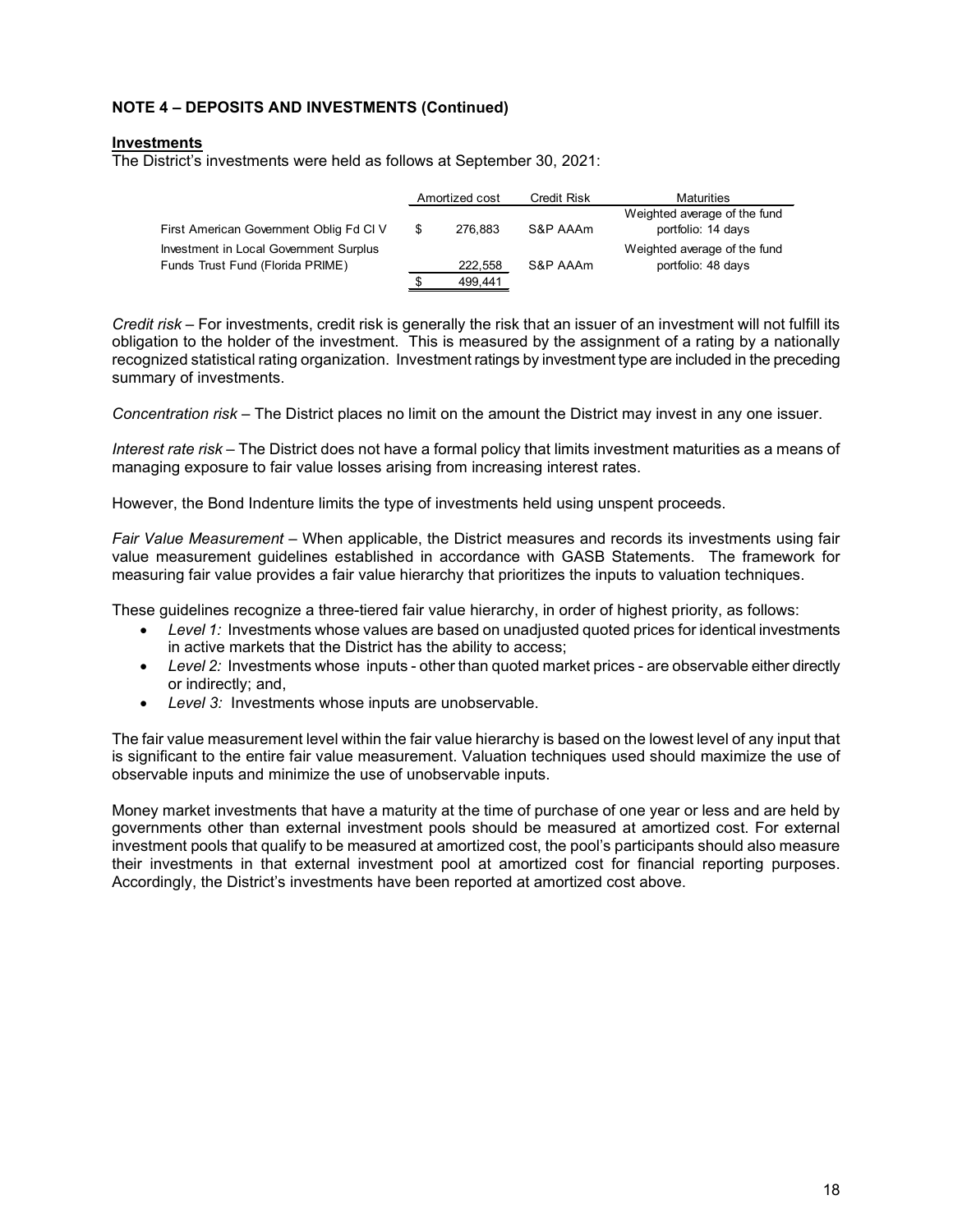## **NOTE 4 – DEPOSITS AND INVESTMENTS (Continued)**

#### **Investments (Continued)**

*External Investment Pool –* With regard to redemption gates, Chapter 218.409(8)(a), Florida Statutes, states that "The principal, and any part thereof, of each account constituting the trust fund is subject to payment at any time from the moneys in the trust fund. However, the Executive Director may, in good faith, on the occurrence of an event that has a material impact on liquidity or operations of the trust fund, for 48 hours limit contributions to or withdrawals from the trust fund to ensure that the Board can invest moneys entrusted to it in exercising its fiduciary responsibility. Such action must be immediately disclosed to all participants, the Trustees, the Joint Legislative Auditing Committee, the Investment Advisory Council, and the Participant Local Government Advisory Council. The Trustees shall convene an emergency meeting as soon as practicable from the time the Executive Director has instituted such measures and review the necessity of those measures. If the Trustees are unable to convene an emergency meeting before the expiration of the 48 hour moratorium on contributions and withdrawals, the moratorium may be extended by the Executive Director until the Trustees are able to meet to review the necessity for the moratorium. If the Trustees agree with such measures, the Trustees shall vote to continue the measures for up to an additional 15 days. The Trustees must convene and vote to continue any such measures before the expiration of the time limit set, but in no case may the time limit set by the Trustees exceed 15 days." With regard to liquidity fees, Florida Statute 218.409(4) provides authority for the SBA to impose penalties for early withdrawal, subject to disclosure in the enrollment materials of the amount and purpose of such fees. At present, no such disclosure has been made.

As of September 30, 2021, there were no redemption fees or maximum transaction amounts, or any other requirements that serve to limit a participant's daily access to 100% of their account value.

### **NOTE 5 – CAPITAL ASSETS**

|                                              | Beginning<br><b>Balance</b> | <b>Additions</b> |            | <b>Reductions</b> |       | Ending<br><b>Balance</b> |
|----------------------------------------------|-----------------------------|------------------|------------|-------------------|-------|--------------------------|
| Governmental activities                      |                             |                  |            |                   |       |                          |
| Capital assets, not being depreciated        |                             |                  |            |                   |       |                          |
| Land                                         | \$<br>5,607,329             | \$               |            | \$                |       | \$<br>5,607,329          |
| Total capital assets, not being depreciated  | 5,607,329                   |                  |            |                   |       | 5,607,329                |
| Capital assets, being depreciated            |                             |                  |            |                   |       |                          |
| <b>Buildings</b>                             | 3,909,381                   |                  |            |                   |       | 3,909,381                |
| Infrastructure                               | 5,688,380                   |                  |            |                   |       | 5,688,380                |
| Equipment                                    | 314,572                     |                  | 7,678      |                   | 6,740 | 315,510                  |
| Total capital assets, being depreciated      | 9,912,333                   |                  | 7,678      |                   | 6,740 | 9,913,271                |
| Less accumulated depreciation for:           |                             |                  |            |                   |       |                          |
| <b>Buildings</b>                             | 2,027,761                   |                  | 138,385    |                   |       | 2,166,146                |
| Infrastructure                               | 2,253,265                   |                  | 189,613    |                   |       | 2,442,878                |
| Equipment                                    | 128,666                     |                  | 35,582     |                   | 1,741 | 162,507                  |
| Total accumulated depreciation               | 4,409,692                   |                  | 363,580    |                   | 1,741 | 4,771,531                |
| Total capital assets, being depreciated, net | 5,502,641                   |                  | (355, 902) |                   | 4,999 | 5, 141, 740              |
| Governmental activities capital assets, net  | \$<br>11,109,970            | \$               | (355, 902) | \$                | 4,999 | \$<br>10,749,069         |

Capital asset activity for the fiscal year ended September 30, 2021 was as follows:

Depreciation expense was charged to function/programs as follows:

| Physical environment | 189.613 |
|----------------------|---------|
| Culture/recreation   | 173.967 |
|                      | 363,580 |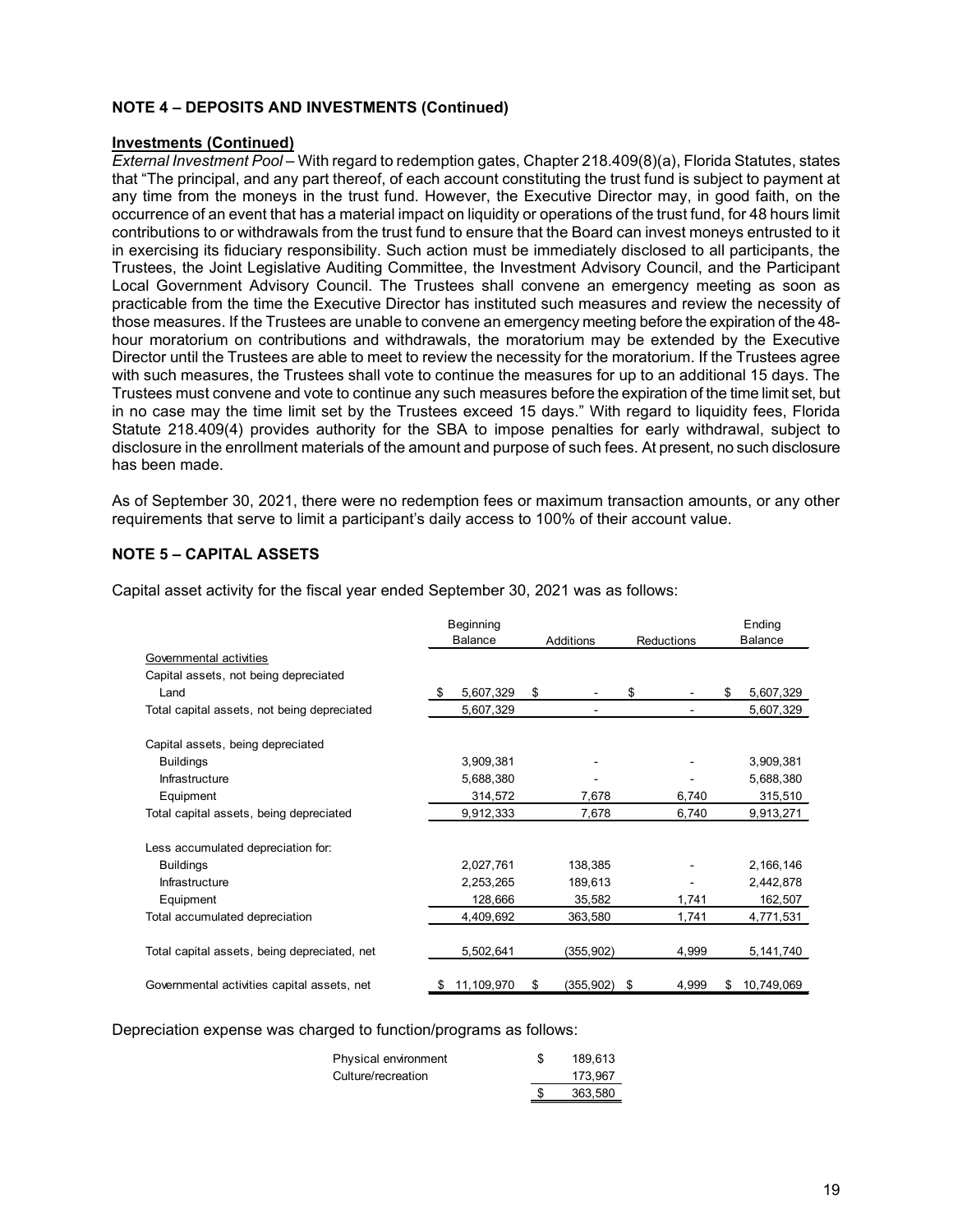## **NOTE 6 – LONG TERM LIABILITIES**

### **Series 2016**

On August 1, 2016, the District issued \$4,520,000 of Senior Special Assessment Revenue Refunding and Improvement Bonds, Series 2016A-1, with interest rates of 2% to 3.125% and \$1,135,000 of Subordinate Special Assessment Revenue Refunding and Improvement Bonds, Series 2016A-2, with a fixed interest rate of 4.7%. Interest is to be paid semiannually on each May 1 and November 1. Principal on the Bonds is to be paid serially commencing May 1, 2017 through May 1, 2037.

The Bonds are subject to optional redemption prior to maturity as outlined in the Bond Indenture. The Bonds are also subject to extraordinary mandatory redemption prior to their selected maturity in the manner outlined in the Bond Indenture.

The Bond Indenture established a debt service reserve requirement as well as other restrictions and requirements relating principally to the use of proceeds to pay for the infrastructure improvements and the procedures to be followed by the District on assessments to property owners. The District agrees to levy special assessments in annual amounts adequate to provide payment of debt service and to meet the reserve requirements. The District was in compliance with the requirements at September 30, 2021.

#### **Long-term Debt Activity**

Changes in long-term liability activity for the fiscal year ended September 30, 2021 were as follows:

|                                  | Beginning<br><b>Balance</b> | Additions | <b>Reductions</b> |   | Ending<br>Balance |     | Due Within<br>One Year |
|----------------------------------|-----------------------------|-----------|-------------------|---|-------------------|-----|------------------------|
| Governmental activities          |                             |           |                   |   |                   |     |                        |
| Bonds payable:                   |                             |           |                   |   |                   |     |                        |
| Series 2016                      | 4,765,000                   | \$        | 225.000           | S | 4.540.000         | \$. | 220,000                |
| Less: Original Issuance Discount | (29,735)                    |           | (1.766)           |   | (27,969)          |     |                        |
| Total                            | 4,735,265                   | \$        | 223.234           |   | 4.512.031         | \$  | 220,000                |

At September 30, 2021, the scheduled debt service requirements on the long-term debt were as follows:

| Year ending   | <b>Governmental Activities</b> |           |         |           |       |           |  |  |
|---------------|--------------------------------|-----------|---------|-----------|-------|-----------|--|--|
| September 30: | Principal                      |           |         | Interest  | Total |           |  |  |
| 2022          | \$                             | 220,000   | \$      | 157,936   | \$    | 377,936   |  |  |
| 2023          |                                | 225,000   |         | 152,456   |       | 377,456   |  |  |
| 2024          |                                | 235,000   |         | 146,506   |       | 381,506   |  |  |
| 2025          |                                | 240,000   |         | 139,831   |       |           |  |  |
| 2026          |                                | 245,000   |         | 132,646   |       | 377.646   |  |  |
| 2027-2031     |                                | 1,365,000 |         | 532,971   |       | 1,897,971 |  |  |
| 2032-2036     |                                | 1,640,000 | 263,313 |           |       | 1,903,313 |  |  |
| 2037          |                                | 370,000   |         | 14,200    |       | 384,200   |  |  |
| Total         | \$                             | 4.540.000 | \$      | 1.539.859 | \$    | 6.079.859 |  |  |

## **NOTE 7 – MANAGEMENT COMPANY**

The District has contracted with a management company to perform management advisory services, which include financial and accounting services. Certain employees of the management company also serve as officers of the District. Under the agreement, the District compensates the management company for management, accounting, financial reporting, computer and other administrative costs.

#### **NOTE 8 – RISK MANAGEMENT**

The District is exposed to various risks of loss related to torts; theft of, damage to, and destruction of assets; errors and omissions; and natural disasters. The District has obtained commercial insurance from independent third parties to mitigate the costs of these risks; coverage may not extend to all situations. There were no settled claims during the past three years.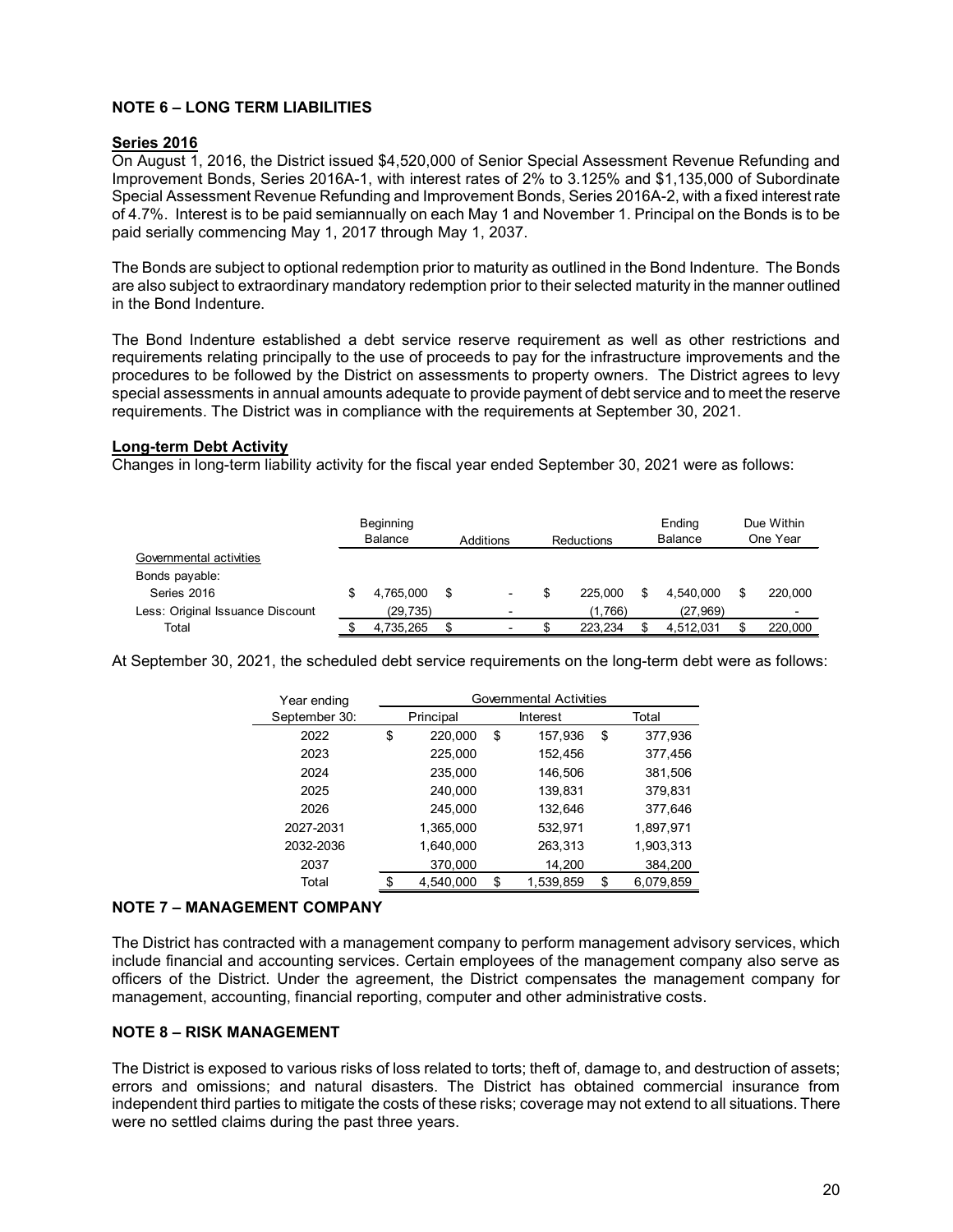## **NOTE 9 – CLAIMS & CONTINGENCIES**

In January 2021, a claim was submitted to the District regarding injuries sustained while using the District's amenity center gym. The claim has been forwarded to the District's insurance carrier and is currently under investigation by the adjuster.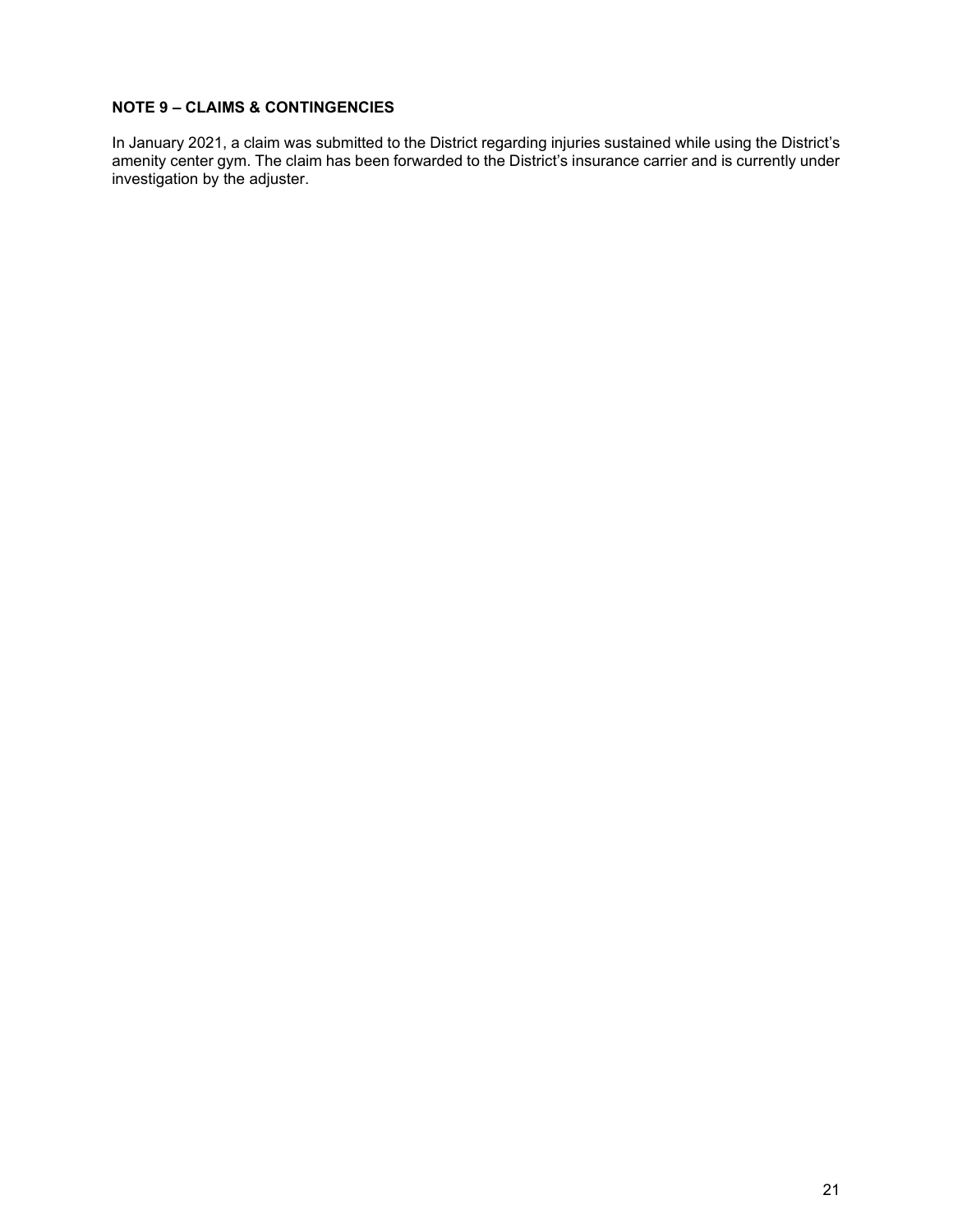### **TISON'S LANDING COMMUNITY DEVELOPMENT DISTRICT DUVAL COUNTY, FLORIDA SCHEDULE OF REVENUES, EXPENDITURES AND CHANGES IN FUND BALANCE - BUDGET AND ACTUAL – GENERAL FUND FOR THE FISCAL YEAR ENDED SEPTEMBER 30, 2021**

|                                 |                  |         |    |         |                | Variance with |  |  |
|---------------------------------|------------------|---------|----|---------|----------------|---------------|--|--|
|                                 | <b>Budgeted</b>  |         |    |         | Final Budget - |               |  |  |
|                                 | Amounts          |         |    | Actual  | Positive       |               |  |  |
|                                 | Original & Final |         |    | Amounts | (Negative)     |               |  |  |
| <b>REVENUES</b>                 |                  |         |    |         |                |               |  |  |
| Assessments                     | \$               | 588,517 | \$ | 591,300 | \$             | 2,783         |  |  |
| Interest                        |                  | 4,000   |    | 454     |                | (3, 546)      |  |  |
| Miscellaneous income            |                  | 5,000   |    | 20,011  |                | 15,011        |  |  |
| Total revenues                  |                  | 597,517 |    | 611,765 |                | 14,248        |  |  |
| <b>EXPENDITURES</b>             |                  |         |    |         |                |               |  |  |
| Current:                        |                  |         |    |         |                |               |  |  |
| General government              |                  | 104,517 |    | 110,732 |                | (6, 215)      |  |  |
| Physical environment            |                  | 287,849 |    | 283,304 |                | 4,545         |  |  |
| Culture/recreation              |                  | 200,151 |    | 127,371 |                | 72,780        |  |  |
| Capital outlay                  |                  | 5,000   |    | 38,007  |                | (33,007)      |  |  |
| <b>Total expenditures</b>       |                  | 597,517 |    | 559,414 |                | 38,103        |  |  |
| Excess (deficiency) of revenues |                  |         |    |         |                |               |  |  |
| over (under) expenditures       | \$               |         |    | 52,351  | \$             | 52,351        |  |  |
| Fund balance - beginning        |                  |         |    | 195,946 |                |               |  |  |
|                                 |                  |         |    |         |                |               |  |  |
| Fund balance - ending           |                  |         |    | 248,297 |                |               |  |  |

See notes to required supplementary information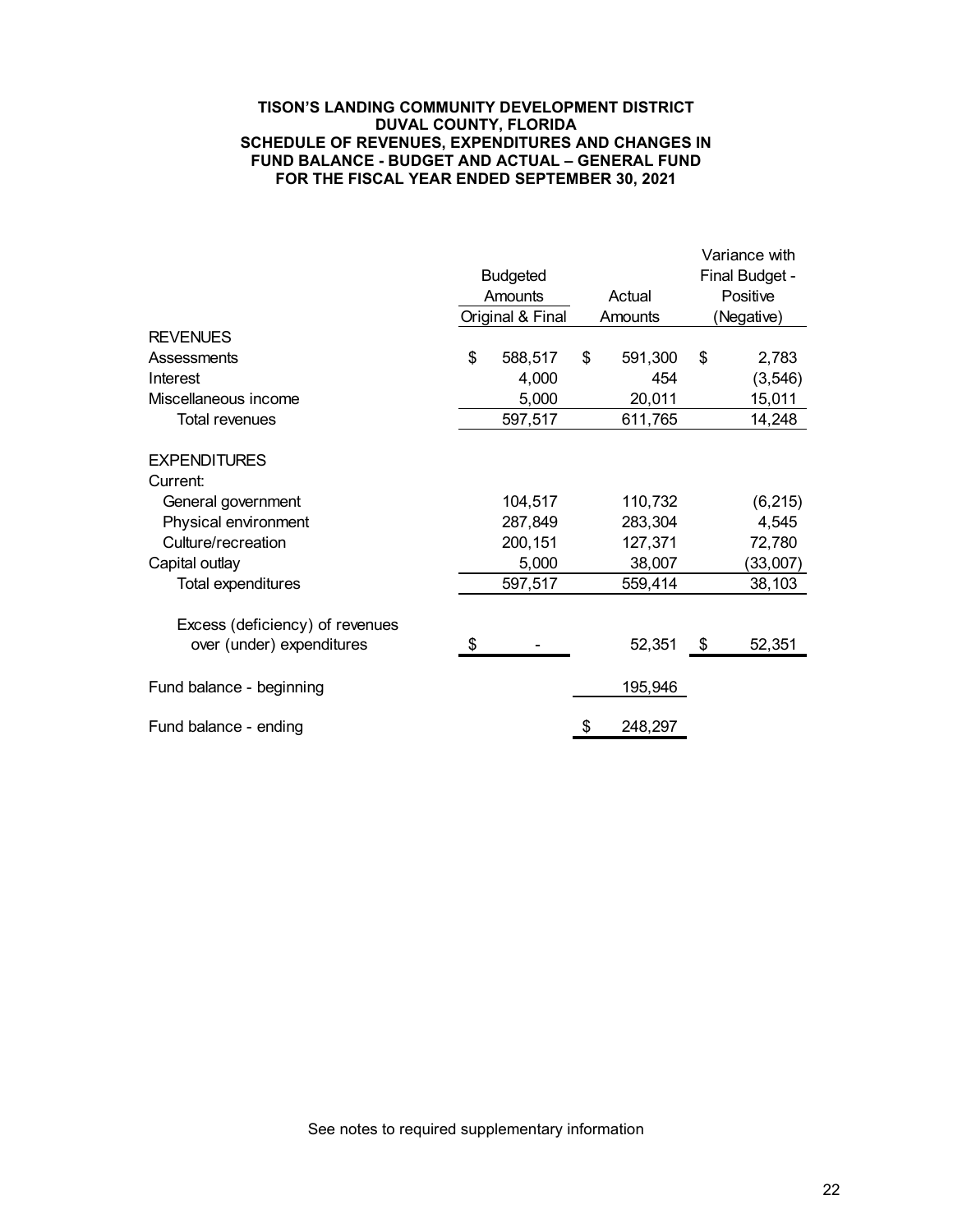### **TISON'S LANDING COMMUNITY DEVELOPMENT DISTRICT DUVAL COUNTY, FLORIDA NOTES TO REQUIRED SUPPLEMENTARY INFORMATION**

The District is required to establish a budgetary system and an approved Annual Budget for the general fund. The District's budgeting process is based on estimates of cash receipts and cash expenditures which are approved by the Board. The budget approximates a basis consistent with accounting principles generally accepted in the United States of America (generally accepted accounting principles).

The legal level of budgetary control, the level at which expenditures may not exceed budget, is in the aggregate. Any budget amendments that increase the aggregate budgeted appropriations must be approved by the Board of Supervisors. Actual general fund expenditures did not exceed appropriations for the fiscal year ended September 30, 2021.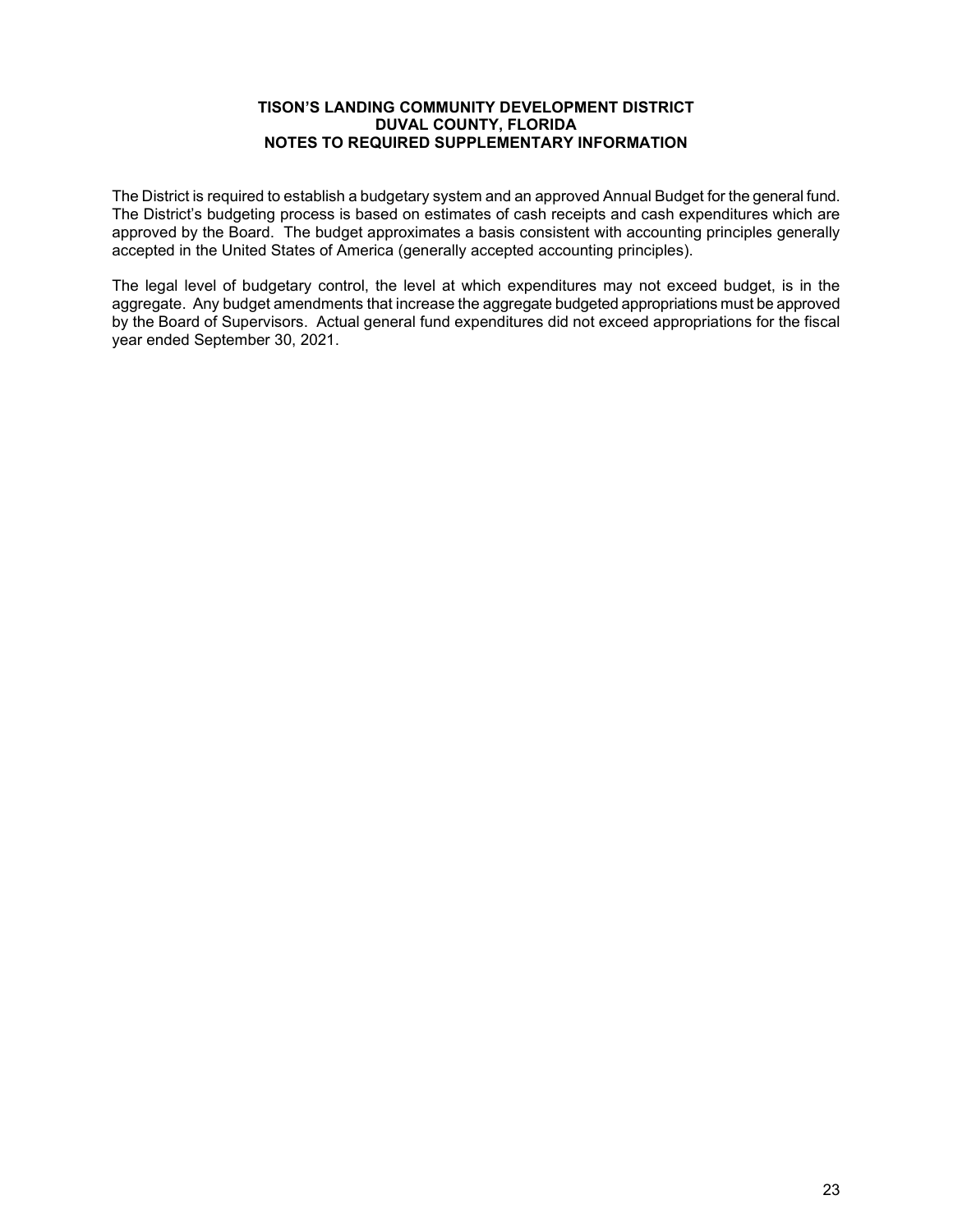### **TISON'S LANDING COMMUNITY DEVELOPMENT DISTRICT DUVAL COUNTY, FLORIDA OTHER INFORMATION – DATA ELEMENTS REQUIRED BY FL STATUTE 218.39(3)(C) UNAUDITED**

| Element                                                         | <b>Comments</b>                        |  |  |  |  |  |
|-----------------------------------------------------------------|----------------------------------------|--|--|--|--|--|
| Number of district employees compensated at 9/30/2021           | 4                                      |  |  |  |  |  |
| Number of independent contractors compensated in September 2021 | 21                                     |  |  |  |  |  |
| Employee compensation for FYE 9/30/2021 (paid/accrued)          | \$7,757                                |  |  |  |  |  |
| Independent contractor compensation for FYE 9/30/2021           | \$557,640                              |  |  |  |  |  |
| Construction projects to begin on or after October 1; (>\$65K)  | <b>NONE</b>                            |  |  |  |  |  |
| Budget variance report                                          | See page 23 of annual financial report |  |  |  |  |  |
| Ad Valorem taxes;                                               | Not applicable                         |  |  |  |  |  |
| Millage rate FYE 9/30/2021                                      | Not applicable                         |  |  |  |  |  |
| Ad valorem taxes collected FYE 9/30/2021                        | Not applicable                         |  |  |  |  |  |
| Outstanding Bonds:                                              | Not applicable                         |  |  |  |  |  |
|                                                                 |                                        |  |  |  |  |  |
| Non ad valorem special assessments;                             |                                        |  |  |  |  |  |
| Special assessment rate FYE 9/30/2021                           | Operations and maintenance - \$935.64  |  |  |  |  |  |
|                                                                 | Debt service - \$417.64 - 946.48       |  |  |  |  |  |
| Special assessments collected FYE 9/30/2021                     | \$1,008,896.00                         |  |  |  |  |  |
| <b>Outstanding Bonds:</b>                                       |                                        |  |  |  |  |  |
| Series 2016, due May 1, 2037,                                   | see Note 6 for details                 |  |  |  |  |  |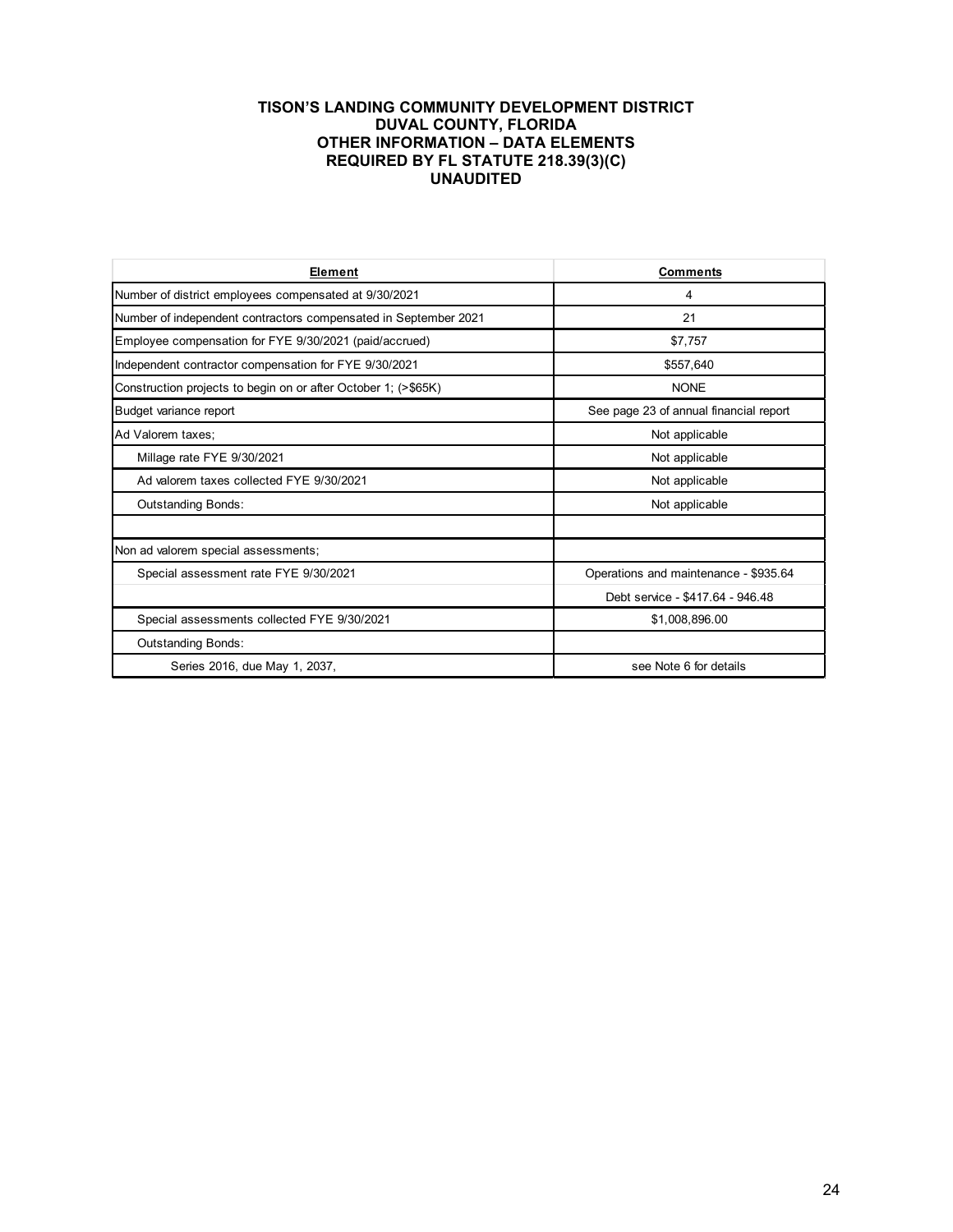

 951 Yamato Road ▪ Suite 280 Boca Raton, Florida 33431 (561) 994-9299 ▪ (800) 299-4728 Fax (561) 994-5823 www.graucpa.com

### **INDEPENDENT AUDITOR'S REPORT ON INTERNAL CONTROL OVER FINANCIAL REPORTING AND ON COMPLIANCE AND OTHER MATTERS BASED ON AN AUDIT OF FINANCIAL STATEMENTS PERFORMED IN ACCORDANCE WITH** *GOVERNMENT AUDITING STANDARDS*

To the Board of Supervisors Tison's Landing Community Development District Duval County, Florida

We have audited, in accordance with the auditing standards generally accepted in the United States of America and the standards applicable to financial audits contained in *Government Auditing Standards* issued by the Comptroller General of the United States, the financial statements of the governmental activities and each major fund of Tison's Landing Community Development District, Duval County, Florida ("District") as of and for the fiscal year ended September 30, 2021, and the related notes to the financial statements, which collectively comprise the District's basic financial statements, and have issued our opinion thereon dated January 4, 2022.

### **Internal Control Over Financial Reporting**

In planning and performing our audit of the financial statements, we considered the District's internal control over financial reporting (internal control) to determine the audit procedures that are appropriate in the circumstances for the purpose of expressing our opinions on the financial statements, but not for the purpose of expressing an opinion on the effectiveness of the District's internal control. Accordingly, we do not express an opinion on the effectiveness of the District's internal control.

A *deficiency in internal control* exists when the design or operation of a control does not allow management or employees, in the normal course of performing their assigned functions, to prevent, or detect and correct misstatements on a timely basis. A *material weakness* is a deficiency, or a combination of deficiencies, in internal control, such that there is a reasonable possibility that a material misstatement of the entity's financial statements will not be prevented, or detected and corrected on a timely basis. A *significant deficiency* is a deficiency, or a combination of deficiencies, in internal control that is less severe than a material weakness, yet important enough to merit attention by those charged with governance.

Our consideration of internal control was for the limited purpose described in the first paragraph of this section and was not designed to identify all deficiencies in internal control that might be material weaknesses or, significant deficiencies. Given these limitations, during our audit we did not identify any deficiencies in internal control that we consider to be material weaknesses. However, material weaknesses may exist that have not been identified.

#### **Compliance and Other Matters**

As part of obtaining reasonable assurance about whether the District's financial statements are free from material misstatement, we performed tests of its compliance with certain provisions of laws, regulations, contracts, and agreements, noncompliance with which could have a direct and material effect on the determination of financial statement amounts. However, providing an opinion on compliance with those provisions was not an objective of our audit, and accordingly, we do not express such an opinion. The results of our tests disclosed no instances of noncompliance or other matters that are required to be reported under *Government Auditing Standards*.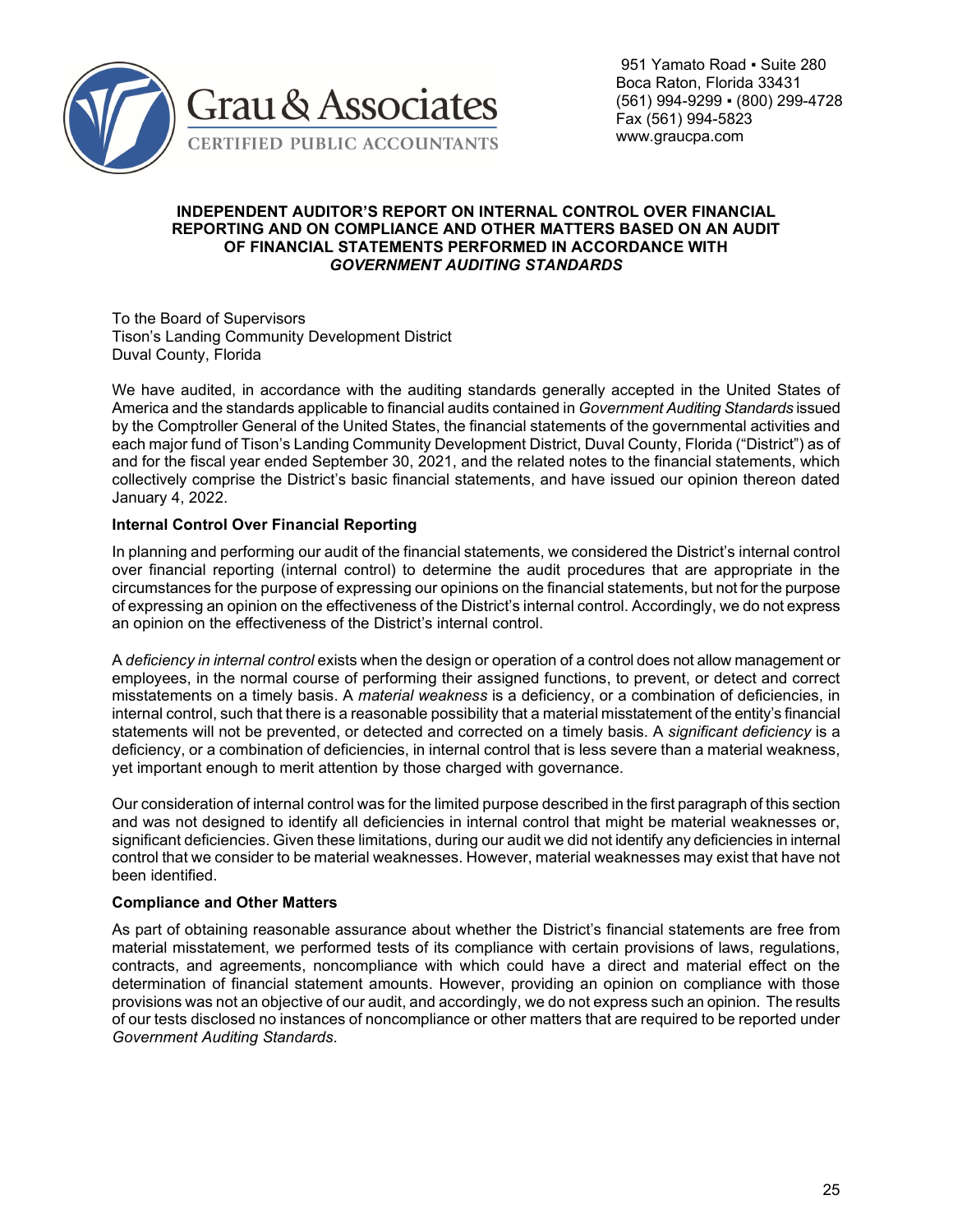## **Purpose of this Report**

The purpose of this report is solely to describe the scope of our testing of internal control and compliance and the results of that testing, and not to provide an opinion on the effectiveness of the entity's internal control or on compliance. This report is an integral part of an audit performed in accordance with *Government Auditing Standards* in considering the entity's internal control and compliance. Accordingly, this communication is not suitable for any other purpose.

De nav & Association

January 4, 2022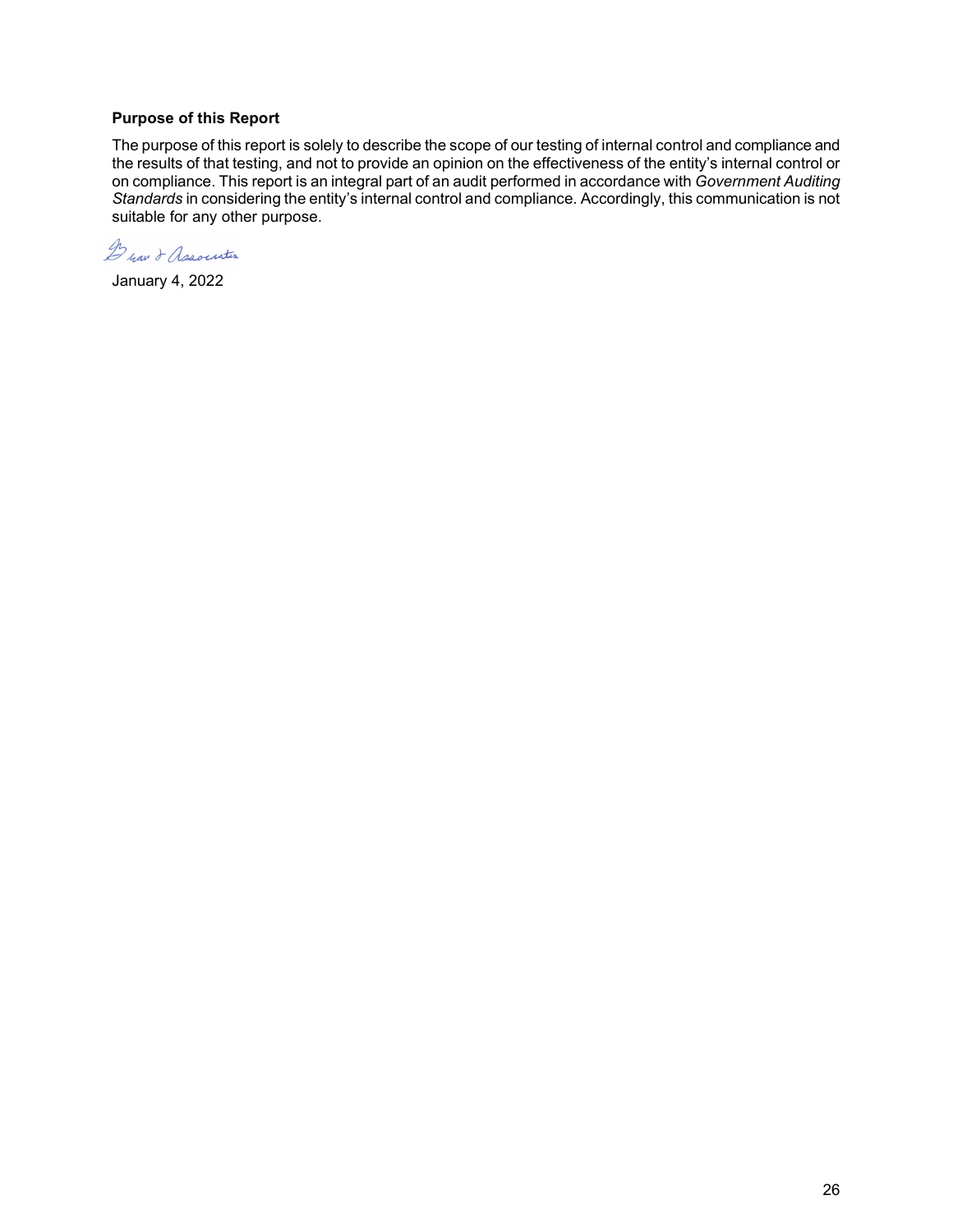

 951 Yamato Road ▪ Suite 280 Boca Raton, Florida 33431 (561) 994-9299 ▪ (800) 299-4728 Fax (561) 994-5823 www.graucpa.com

#### **INDEPENDENT AUDITOR'S REPORT ON COMPLIANCE WITH THE REQUIREMENTS OF SECTION 218.415, FLORIDA STATUTES, REQUIRED BY RULE 10.556(10) OF THE AUDITOR GENERAL OF THE STATE OF FLORIDA**

To the Board of Supervisors Tison's Landing Community Development District Duval County, Florida

We have examined Tison's Landing Community Development District, Duval County, Florida's ("District") compliance with the requirements of Section 218.415, Florida Statutes, in accordance with Rule 10.556(10) of the Auditor General of the State of Florida during the fiscal year ended September 30, 2021. Management is responsible for District's compliance with those requirements. Our responsibility is to express an opinion on District's compliance based on our examination.

Our examination was conducted in accordance with attestation standards established by the American Institute of Certified Public Accountants. Those standards require that we plan and perform the examination to obtain reasonable assurance about whether the District complied, in all material respects, with the specified requirements referenced in Section 218.415, Florida Statutes. An examination involves performing procedures to obtain evidence about whether the District complied with the specified requirements. The nature, timing, and extent of the procedures selected depend on our judgment, including an assessment of the risks of material noncompliance, whether due to fraud or error. We believe that the evidence we obtained is sufficient and appropriate to provide a reasonable basis for our opinion. Our examination does not provide a legal determination on the District's compliance with specified requirements.

In our opinion, the District complied, in all material respects, with the aforementioned requirements for the fiscal year ended September 30, 2021.

This report is intended solely for the information and use of the Legislative Auditing Committee, members of the Florida Senate and the Florida House of Representatives, the Florida Auditor General, management, and the Board of Supervisors of Tison's Landing Community Development District, Duval County, Florida and is not intended to be and should not be used by anyone other than these specified parties.

De nav & Association

January 4, 2022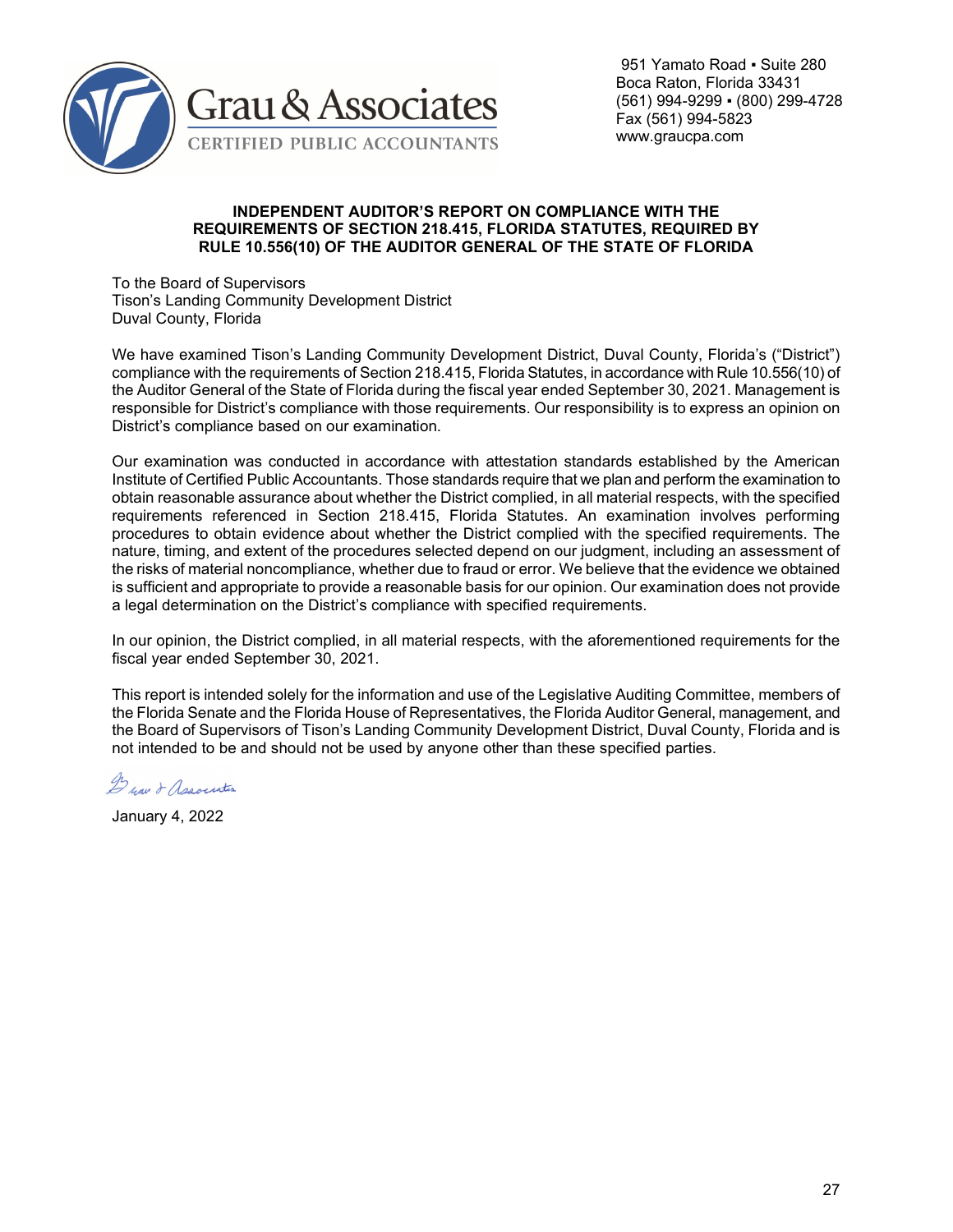

### **MANAGEMENT LETTER PURSUANT TO THE RULES OF THE AUDITOR GENERAL FOR THE STATE OF FLORIDA**

To the Board of Supervisors Tison's Landing Community Development District Duval County, Florida

#### **Report on the Financial Statements**

We have audited the accompanying basic financial statements of Tison's Landing Community Development District, Duval County, Florida ("District") as of and for the fiscal year ended September 30, 2021, and have issued our report thereon dated January 4, 2022.

### **Auditor's Responsibility**

We conducted our audit in accordance with auditing standards generally accepted in the United States of America; the standards applicable to financial audits contained in G*overnment Auditing Standards,* issued by the Comptroller General of the United States; and Chapter 10.550, Rules of the Florida Auditor General.

### **Other Reporting Requirements**

We have issued our Independent Auditor's Report on Internal Control over Financial Reporting and on Compliance and Other Matters Based on an Audit of the Financial Statements Performed in Accordance with *Government Auditing Standards;* and Independent Auditor's Report on an examination conducted in accordance with *AICPA Professional Standards*, AT-C Section 315, regarding compliance requirements in accordance with Chapter 10.550, Rules of the Auditor General. Disclosures in those reports, which are dated January 4, 2022, should be considered in conjunction with this management letter.

#### **Purpose of this Letter**

The purpose of this letter is to comment on those matters required by Chapter 10.550 of the Rules of the Auditor General for the State of Florida. Accordingly, in connection with our audit of the financial statements of the District, as described in the first paragraph, we report the following:

- **I. Current year findings and recommendations.**
- **II. Status of prior year findings and recommendations.**
- **III. Compliance with the Provisions of the Auditor General of the State of Florida.**

Our management letter is intended solely for the information and use of the Legislative Auditing Committee, members of the Florida Senate and the Florida House of Representatives, the Florida Auditor General, Federal and other granting agencies, as applicable, management, and the Board of Supervisors of Tison's Landing Community Development District, Duval County, Florida and is not intended to be and should not be used by anyone other than these specified parties.

We wish to thank Tison's Landing Community Development District, Duval County, Florida and the personnel associated with it, for the opportunity to be of service to them in this endeavor as well as future engagements, and the courtesies extended to us.

Dear & Association

January 4, 2022